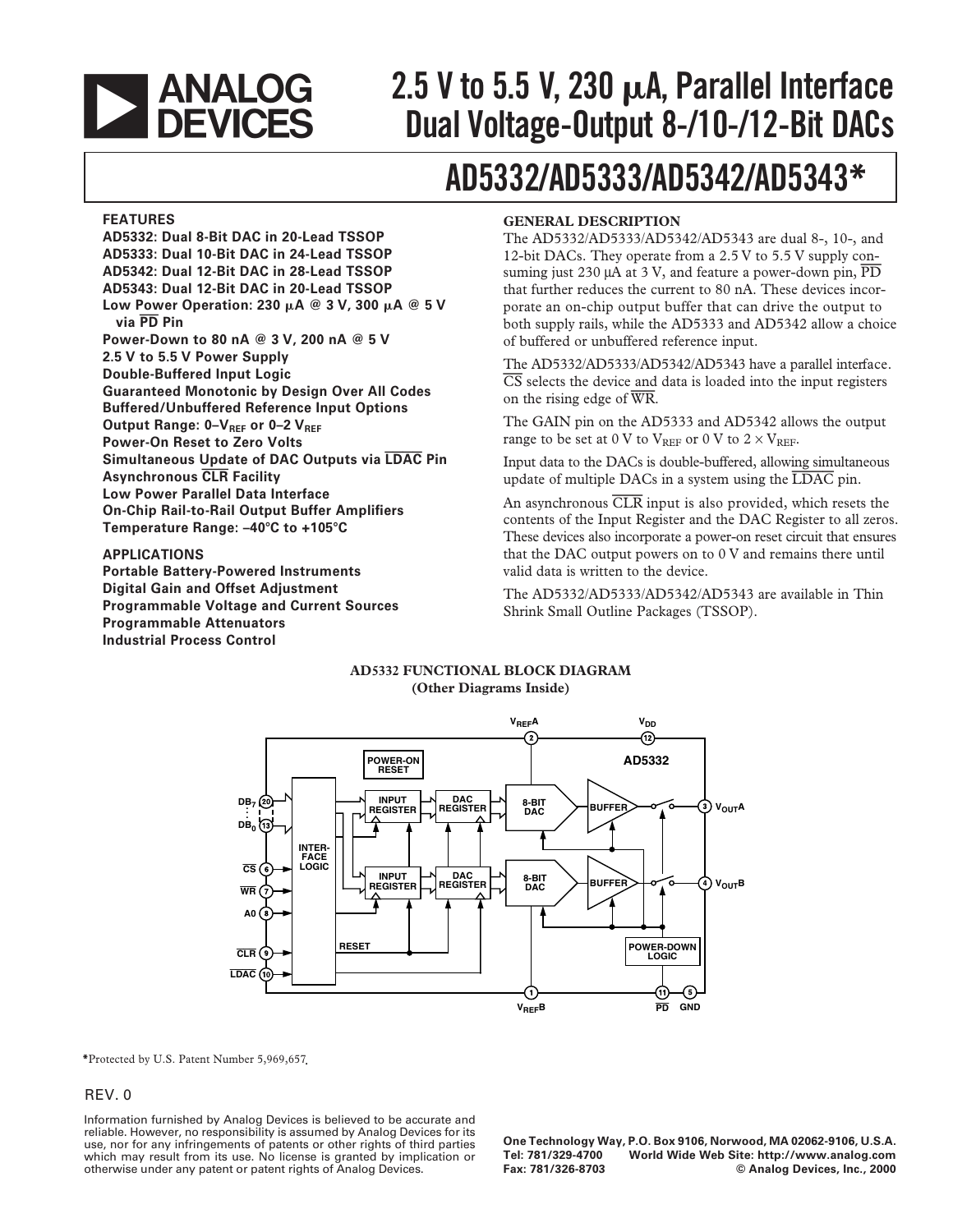# **AD5332/AD5333/AD5342/AD5343–SPECIFICATIONS**

(V<sub>DD</sub> = 2.5 V to 5.5 V, V<sub>REF</sub> = 2 V. R<sub>L</sub> = 2 kΩ to GND; C<sub>L</sub> =200 pF to GND; all specifications T<sub>MIN</sub> to T<sub>MAX</sub> unless otherwise noted.)

|                                                                                                                                                                                                                                                                                                   |                      | <b>B</b> Version <sup>2</sup>                                                                            |                                                                             |                                                                                                                                                       |                                                                                                                                                                                                                                                                                                                                        |
|---------------------------------------------------------------------------------------------------------------------------------------------------------------------------------------------------------------------------------------------------------------------------------------------------|----------------------|----------------------------------------------------------------------------------------------------------|-----------------------------------------------------------------------------|-------------------------------------------------------------------------------------------------------------------------------------------------------|----------------------------------------------------------------------------------------------------------------------------------------------------------------------------------------------------------------------------------------------------------------------------------------------------------------------------------------|
| Parameter <sup>1</sup>                                                                                                                                                                                                                                                                            | Min                  | Typ                                                                                                      | Max                                                                         | Unit                                                                                                                                                  | <b>Conditions/Comments</b>                                                                                                                                                                                                                                                                                                             |
| DC PERFORMANCE <sup>3, 4</sup><br>AD5332<br>Resolution<br>Relative Accuracy<br>Differential Nonlinearity<br>AD5333<br>Resolution<br>Relative Accuracy<br>Differential Nonlinearity<br>AD5342/AD5343<br>Resolution<br>Relative Accuracy<br>Differential Nonlinearity<br>Offset Error<br>Gain Error |                      | 8<br>±0.15<br>$\pm 0.02$<br>10<br>$\pm 0.5$<br>±0.05<br>12<br>$\pm 2$<br>$\pm 0.2$<br>$\pm 0.4$<br>±0.15 | $\pm 1$<br>$\pm 0.25$<br>±4<br>$\pm 0.5$<br>±16<br>$\pm 1$<br>±3<br>$\pm 1$ | <b>Bits</b><br><b>LSB</b><br><b>LSB</b><br><b>Bits</b><br><b>LSB</b><br><b>LSB</b><br><b>Bits</b><br><b>LSB</b><br><b>LSB</b><br>% of FSR<br>% of FSR | Guaranteed Monotonic By Design Over All Codes<br>Guaranteed Monotonic By Design Over All Codes<br>Guaranteed Monotonic By Design Over All Codes                                                                                                                                                                                        |
| Lower Deadband <sup>5</sup><br>Upper Deadband<br>Offset Error Drift <sup>6</sup><br>Gain Error Drift <sup>6</sup><br>DC Power Supply Rejection Ratio <sup>6</sup><br>DC Crosstalk <sup>6</sup>                                                                                                    |                      | 10<br>10<br>$-12$<br>$-5$<br>$-60$<br>200                                                                | 60<br>60                                                                    | mV<br>mV<br>ppm of FSR/°C<br>ppm of FSR/°C<br>dB<br>$\mu$ V                                                                                           | Lower Deadband Exists Only if Offset Error Is Negative<br>$V_{DD}$ = 5 V. Upper Deadband Exists Only if $V_{REF} = V_{DD}$<br>$\Delta V_{DD} = \pm 10\%$<br>$R_L = 2 k\Omega$ to GND, 2 k $\Omega$ to $V_{DD}$ ; $C_L = 200 pF$ to GND;<br>$Gain = 0$                                                                                  |
| DAC REFERENCE INPUT <sup>6</sup><br>V <sub>REE</sub> Input Range<br>V <sub>REF</sub> Input Impedance<br>Reference Feedthrough<br>Channel-to-Channel Isolation                                                                                                                                     | $\mathbf{1}$<br>0.25 | >10<br>180<br>90<br>$-90$<br>$-90$                                                                       | $V_{DD}$<br>$V_{DD}$                                                        | V<br>V<br>$M\Omega$<br>k $\Omega$<br>$k\Omega$<br>dB<br>dB                                                                                            | Buffered Reference (AD5333 and AD5342)<br><b>Unbuffered Reference</b><br>Buffered Reference (AD5333 and AD5342)<br>Unbuffered Reference. Gain = 1, Input Impedance = $R_{\text{DAC}}$<br>Unbuffered Reference. Gain = 2, Input Impedance = $R_{\text{DAC}}$<br>$Frequency = 10 kHz$<br>Frequency = 10 kHz (AD5332, AD5333, and AD5342) |
| OUTPUT CHARACTERISTICS <sup>6</sup><br>Minimum Output Voltage <sup>4, 7</sup><br>Maximum Output Voltage <sup>4, 7</sup><br>DC Output Impedance<br>Short Circuit Current<br>Power-Up Time                                                                                                          |                      | 0.001<br>$V_{DD} - 0.001$<br>0.5<br>25<br>16<br>2.5<br>5                                                 |                                                                             | V min<br>V max<br>Ω<br>mA<br>mA<br>μs<br>μs                                                                                                           | Rail-to-Rail Operation<br>$V_{DD}$ = 5 V<br>$V_{DD}$ = 3 V<br>Coming Out of Power-Down Mode. $V_{DD} = 5 V$<br>Coming Out of Power-Down Mode. $V_{DD} = 3 V$                                                                                                                                                                           |
| LOGIC INPUTS <sup>6</sup><br>Input Current<br>$V_{II}$ , Input Low Voltage<br>V <sub>IH</sub> , Input High Voltage<br>Pin Capacitance                                                                                                                                                             | 2.4<br>2.1<br>2.0    | $\pm 1$<br>3.5                                                                                           | 0.8<br>0.6<br>0.5                                                           | μA<br>V<br>V<br>V<br>V<br>V<br>V<br>pF                                                                                                                | $\rm V_{DD}$ = 5 V $\pm$ 10%<br>$V_{DD} = 3 V \pm 10\%$<br>$V_{DD}$ = 2.5 V<br>$V_{DD} = 5 V \pm 10\%$<br>$V_{DD} = 3 V \pm 10\%$<br>$\rm V_{DD}$ = 2.5 V                                                                                                                                                                              |
| POWER REQUIREMENTS<br>$V_{DD}$<br>$I_{DD}$ (Normal Mode)<br>$V_{DD}$ = 4.5 V to 5.5 V<br>$V_{DD}$ = 2.5 V to 3.6 V<br>I <sub>DD</sub> (Power-Down Mode)<br>$V_{DD}$ = 4.5 V to 5.5 V                                                                                                              | 2.5                  | 300<br>230<br>0.2                                                                                        | 5.5<br>450<br>350<br>$\mathbf{1}$                                           | V<br>μA<br>μA<br>μA                                                                                                                                   | All DACs active and excluding load currents<br>Unbuffered Reference. $V_{IH} = V_{DD}$ , $V_{IL} =$ GND.<br>$I_{DD}$ increases by 50 $\mu$ A at $V_{REF} > V_{DD} - 100$ mV.<br>In Buffered Mode extra current is $(5 + V_{REF}/R_{DAC}) \mu A$ .                                                                                      |
| $V_{DD}$ = 2.5 V to 3.6 V                                                                                                                                                                                                                                                                         |                      | 0.08                                                                                                     | $\mathbf{1}$                                                                | μA                                                                                                                                                    |                                                                                                                                                                                                                                                                                                                                        |

#### NOTES

<sup>1</sup>See Terminology section.

<sup>2</sup>Temperature range: B Version: –40°C to +105°C; typical specifications are at 25°C.

3 Linearity is tested using a reduced code range: AD5332 (Code 8 to 255); AD5333 (Code 28 to 1023); AD5342/AD5343 (Code 115 to 4095).

4 DC specifications tested with outputs unloaded.

 $5$ This corresponds to x codes. x = Deadband voltage/LSB size.

6 Guaranteed by design and characterization, not production tested.

 $^{7}$ In order for the amplifier output to reach its minimum voltage, Offset Error must be negative. In order for the amplifier output to reach its maximum voltage, V  $_{\rm{REF}}$  = V  $_{\rm{DD}}$  and "Offset plus Gain" Error must be positive.

Specifications subject to change without notice.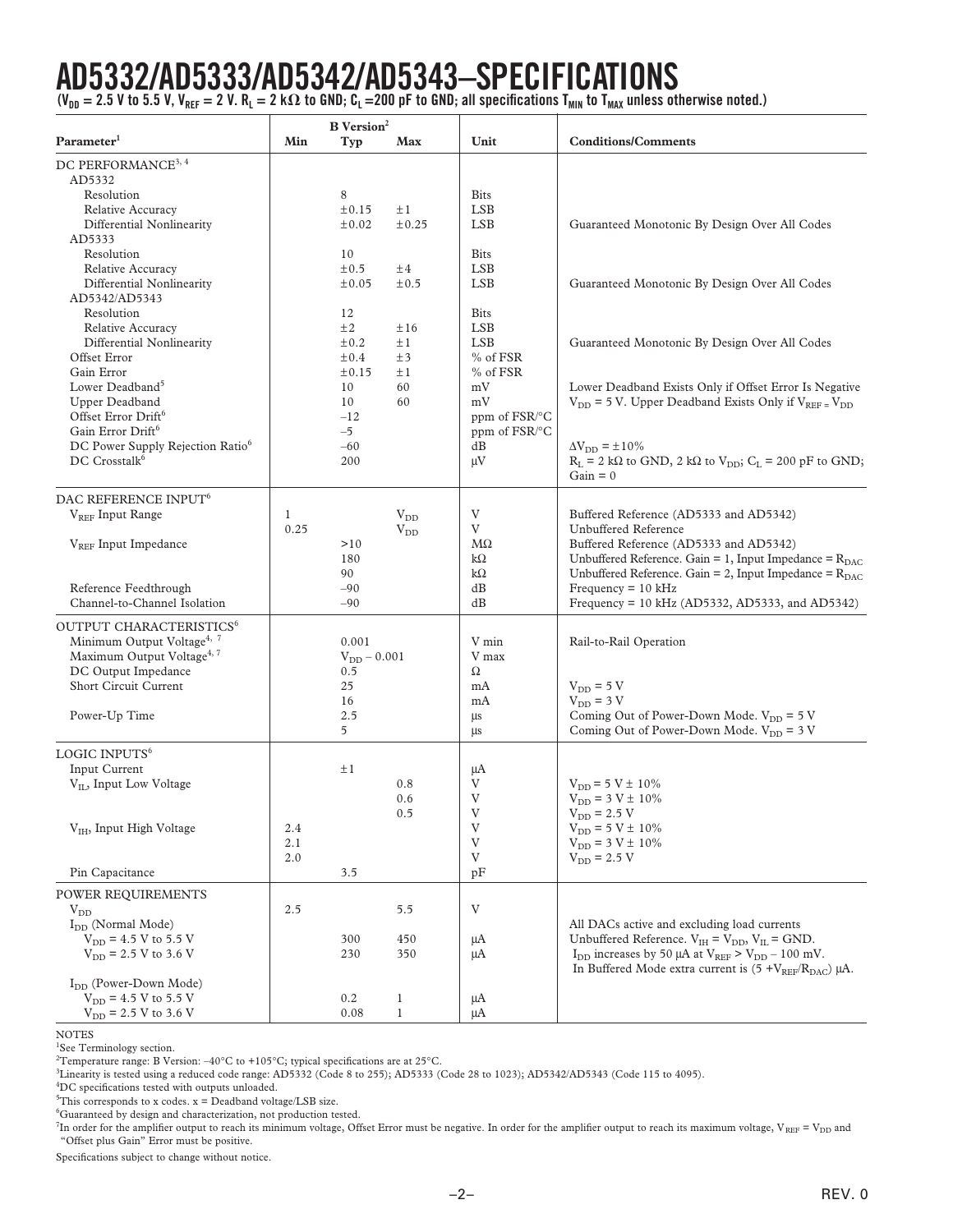#### $\mathbf{AC}\ \mathbf{CHARACTERISTICS}^{1\ \mathrm{(V_{DD}}\,=\,2.5\ \mathrm{V}\ \mathrm{to}\,\,5.5\ \mathrm{V}\cdot\mathrm{R_{L}}\,=\,2\ \mathrm{k}\,\Omega\,\mathrm{to}\,\mathrm{GND};\,\mathrm{C_{L}}\,=\,200\ \mathrm{pF}\,\mathrm{to}\,\mathrm{GND};\,\mathrm{all}\,\mathrm{specifications}\,\mathrm{T_{MIN}}\,\mathrm{to}\,\mathrm{T_{MAX}}\,\mathrm{unless}$ **otherwise noted.)**

|                                     |     | <b>B</b> Version <sup>3</sup> |            |           |                                                       |
|-------------------------------------|-----|-------------------------------|------------|-----------|-------------------------------------------------------|
| Parameter <sup>2</sup>              | Min | Typ                           | <b>Max</b> | Unit      | <b>Conditions/Comments</b>                            |
| Output Voltage Settling Time        |     |                               |            |           | $V_{REF}$ = 2 V. See Figure 20                        |
| AD5332                              |     | 6                             | 8          | μs        | $1/4$ Scale to $3/4$ Scale Change (40 H to C0 H)      |
| AD5333                              |     |                               | 9          | μs        | $1/4$ Scale to 3/4 Scale Change (100 H to 300 H)      |
| AD5342                              |     |                               | 10         | μs        | $1/4$ Scale to 3/4 Scale Change (400 H to C00 H)      |
| AD5343                              |     | 8                             | 10         | μs        | $1/4$ Scale to $3/4$ Scale Change (400 H to C00 H)    |
| Slew Rate                           |     | 0.7                           |            | $V/\mu s$ |                                                       |
| Major Code Transition Glitch Energy |     | 6                             |            | $nV-s$    | 1 LSB Change Around Major Carry                       |
| Digital Feedthrough                 |     | 0.5                           |            | $nV-s$    |                                                       |
| Digital Crosstalk                   |     | 3                             |            | $nV-s$    |                                                       |
| Analog Crosstalk                    |     | 0.5                           |            | $nV-s$    |                                                       |
| DAC-to-DAC Crosstalk                |     | 3.5                           |            | $nV-s$    |                                                       |
| Multiplying Bandwidth               |     | 200                           |            | kHz       | $V_{REF}$ = 2 V $\pm$ 0.1 V p-p. Unbuffered Mode      |
| <b>Total Harmonic Distortion</b>    |     | $-70$                         |            | dB        | $V_{REF}$ = 2.5 V $\pm$ 0.1 V p-p. Frequency = 10 kHz |

#### **NOTES**

<sup>1</sup>Guaranteed by design and characterization, not production tested.

<sup>2</sup>See Terminology section.

<sup>3</sup>Temperature range: B Version:  $-40^{\circ}$ C to +105°C; typical specifications are at 25°C.

Specifications subject to change without notice.

# $\bf{TIMING}$   $\bf{CHARACTERISTICS}^{1,\ 2,\ 3}$  (V<sub>DD</sub> = 2.5 V to 5.5 V, All specifications T<sub>MIN</sub> to T<sub>MAX</sub> unless otherwise noted.)

| Limit at $T_{MIN}$ , $T_{MAX}$ | Unit   | <b>Condition/Comments</b>                                              |
|--------------------------------|--------|------------------------------------------------------------------------|
|                                | ns min | $\overline{\text{CS}}$ to $\overline{\text{WR}}$ Setup Time            |
|                                | ns min | $\overline{\text{CS}}$ to $\overline{\text{WR}}$ Hold Time             |
| 20                             | ns min | WR Pulsewidth                                                          |
| 5                              | ns min | Data, GAIN, BUF, HBEN Setup Time                                       |
| 4.5                            | ns min | Data, GAIN, BUF, HBEN Hold Time                                        |
|                                | ns min | Synchronous Mode. $\overline{WR}$ Falling to $\overline{LDAC}$ Falling |
|                                | ns min | Synchronous Mode. $\overline{LDAC}$ Falling to $\overline{WR}$ Rising  |
| 4.5                            | ns min | Synchronous Mode. WR Rising to LDAC Rising                             |
| 5                              | ns min | Asynchronous Mode. LDAC Rising to WR Rising                            |
| 4.5                            | ns min | Asynchronous Mode. WR Rising to LDAC Falling                           |
| 20                             | ns min | <b>LDAC</b> Pulsewidth                                                 |
| 20                             | ns min | <b>CLR</b> Pulsewidth                                                  |
| 50                             | ns min | Time Between WR Cycles                                                 |
| 20                             | ns min | A0 Setup Time                                                          |
|                                | ns min | A0 Hold Time                                                           |
|                                |        |                                                                        |

NOTES

<sup>1</sup>Guaranteed by design and characterization, not production tested.

<sup>2</sup>All input signals are specified with tr = tf = 5 ns (10% to 90% of  $V_{DD}$ ) and timed from a voltage level of (V $_{\rm IL}$  + V $_{\rm IH})/2.$ 

3 See Figure 1.

Specifications subject to change without notice.



Figure 1. Parallel Interface Timing Diagram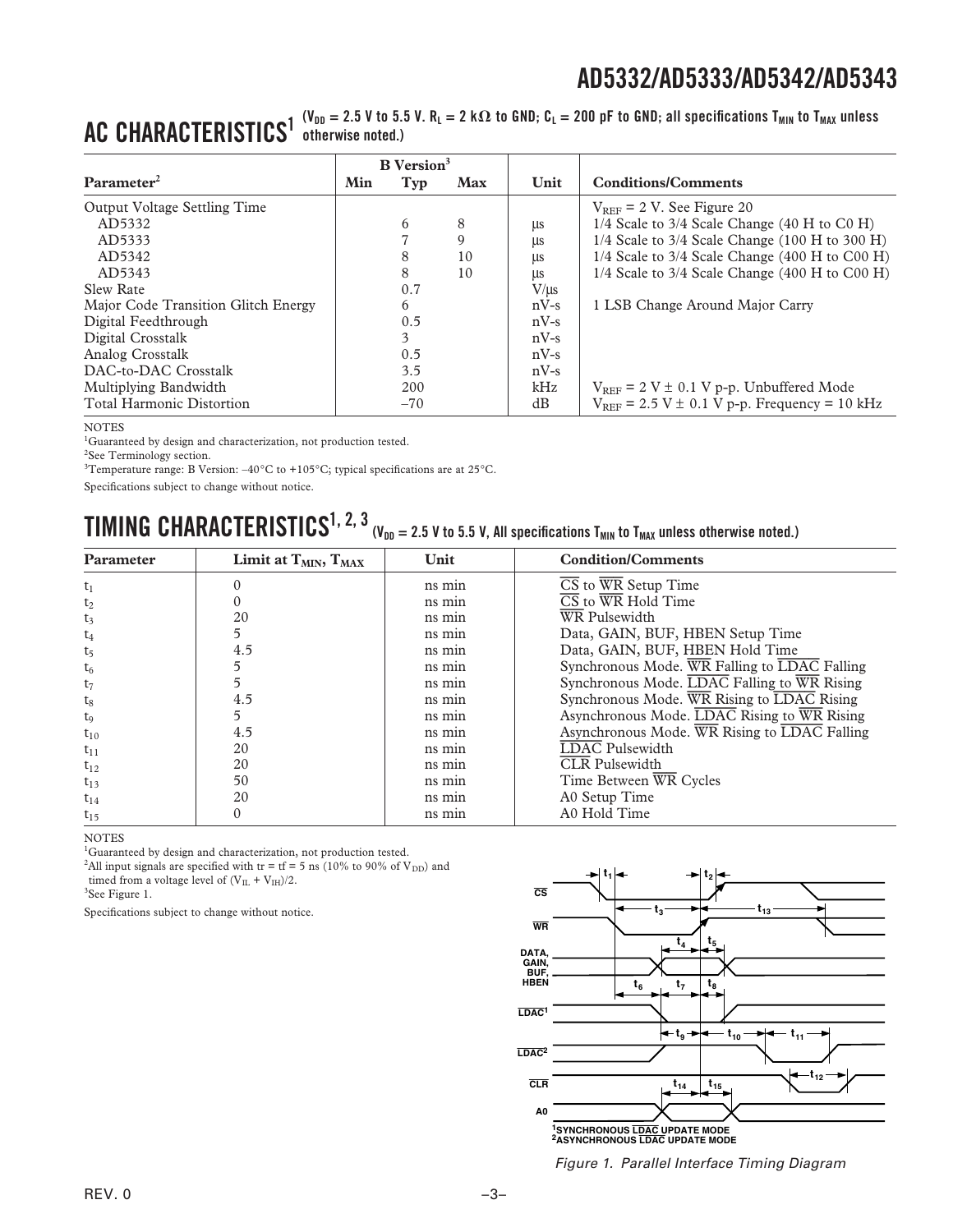#### **ABSOLUTE MAXIMUM RATINGS\***

|  |  |  | $(T_A = 25^{\circ}$ C unless otherwise noted) |  |
|--|--|--|-----------------------------------------------|--|
|--|--|--|-----------------------------------------------|--|

| $V_{DD}$ to GND $\ldots \ldots \ldots \ldots \ldots \ldots \ldots \ldots \ldots \ldots \ldots \ldots \ldots$             |
|--------------------------------------------------------------------------------------------------------------------------|
| Digital Input Voltage to GND $\ldots \ldots -0.3$ V to V <sub>DD</sub> + 0.3 V                                           |
| Digital Output Voltage to GND $\ldots$ -0.3 V to V <sub>DD</sub> + 0.3 V                                                 |
| Reference Input Voltage to GND $\ldots$ -0.3 V to V <sub>DD</sub> + 0.3 V                                                |
| $V_{\text{OUT}}$ to GND $\ldots \ldots \ldots \ldots \ldots \ldots \ldots \ldots \sim -0.3$ V to $V_{\text{DD}}$ + 0.3 V |
| <b>Operating Temperature Range</b>                                                                                       |
| Industrial (B Version) $\ldots \ldots \ldots \ldots -40^{\circ}C$ to +105°C                                              |
| Storage Temperature Range $\ldots \ldots \ldots -65$ °C to +150°C                                                        |
|                                                                                                                          |
| <b>TSSOP</b> Package                                                                                                     |
|                                                                                                                          |
| $\theta_{IA}$ Thermal Impedance (20-Lead TSSOP)  143°C/W                                                                 |
|                                                                                                                          |

| $\theta_{IA}$ Thermal Impedance (24-Lead TSSOP) $\ldots$ 128°C/W           |
|----------------------------------------------------------------------------|
|                                                                            |
| θ <sub>IA</sub> Thermal Impedance (28-Lead TSSOP)  97.9°C/W                |
| $\theta_{\text{IC}}$ Thermal Impedance (20-Lead TSSOP)  45°C/W             |
| $\theta_{\text{IC}}$ Thermal Impedance (24-Lead TSSOP)  42°C/W             |
| $\theta_{\text{IC}}$ Thermal Impedance (28-Lead TSSOP)  14°C/W             |
| Reflow Soldering                                                           |
| Peak Temperature $\dots \dots \dots \dots \dots \dots \dots 220 + 5/-0$ °C |
|                                                                            |

\*Stresses above those listed under Absolute Maximum Ratings may cause permanent damage to the device. This is a stress rating only; functional operation of the device at these or any other conditions above those listed in the operational sections of this specification is not implied. Exposure to absolute maximum rating conditions for extended periods may affect device reliability.

#### **ORDERING GUIDE**

| Model     | <b>Temperature Range</b>            | <b>Package Description</b>                | Package<br>Option |
|-----------|-------------------------------------|-------------------------------------------|-------------------|
| AD5332BRU | $-40^{\circ}$ C to $+105^{\circ}$ C | TSSOP (Thin Shrink Small Outline Package) | $RU-20$           |
| AD5333BRU | $-40^{\circ}$ C to $+105^{\circ}$ C | TSSOP (Thin Shrink Small Outline Package) | $RU-24$           |
| AD5342BRU | $-40^{\circ}$ C to $+105^{\circ}$ C | TSSOP (Thin Shrink Small Outline Package) | RU-28             |
| AD5343BRU | $-40^{\circ}$ C to $+105^{\circ}$ C | TSSOP (Thin Shrink Small Outline Package) | $RU-20$           |

#### **CAUTION**

ESD (electrostatic discharge) sensitive device. Electrostatic charges as high as 4000 V readily accumulate on the human body and test equipment and can discharge without detection. Although the AD5332/AD5333/AD5342/AD5343 features proprietary ESD protection circuitry, permanent damage may occur on devices subjected to high-energy electrostatic discharges. Therefore, proper ESD precautions are recommended to avoid performance degradation or loss of functionality.

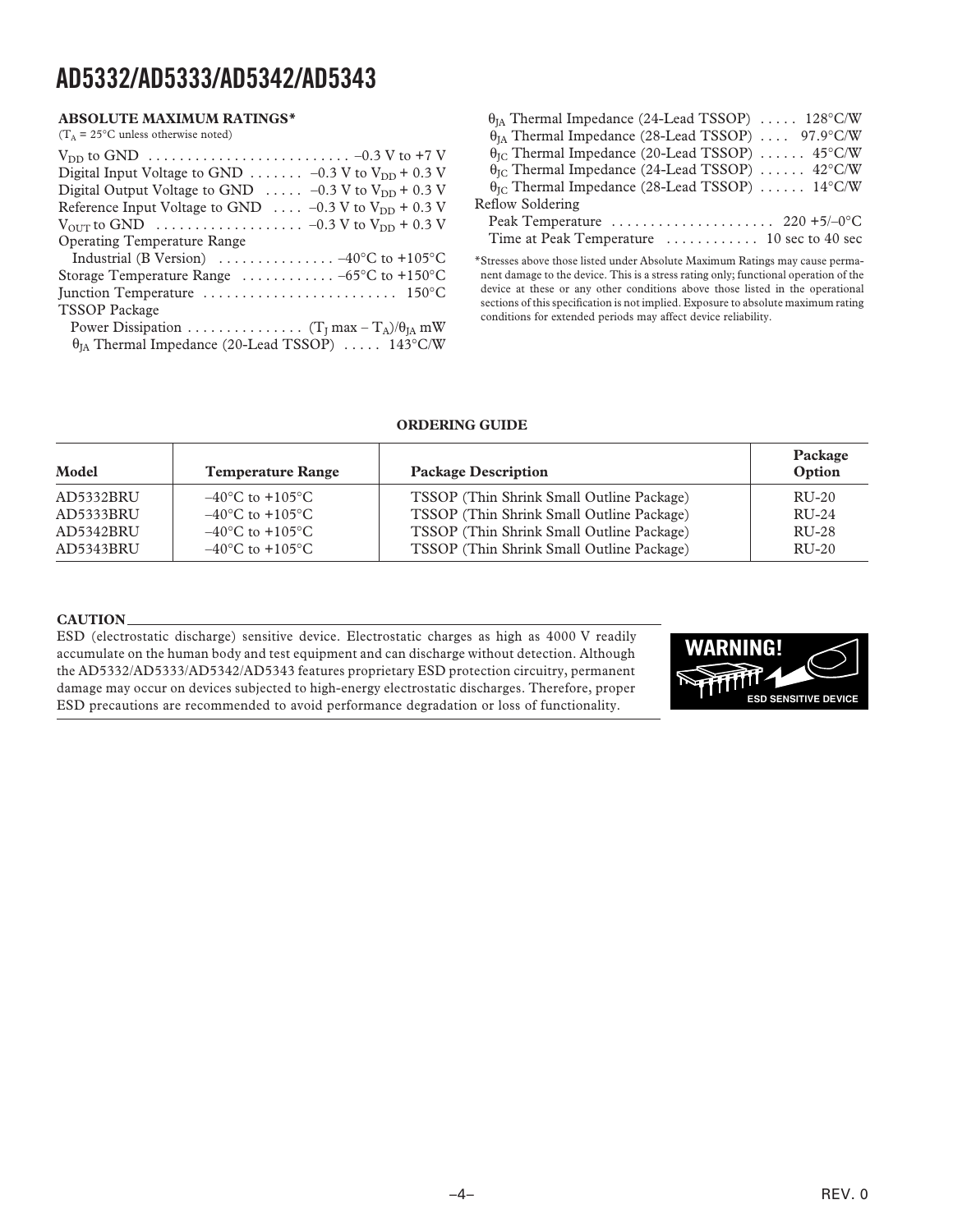#### **AD5332 FUNCTIONAL BLOCK DIAGRAM**

#### **AD5332 PIN CONFIGURATION**





#### **AD5332 PIN FUNCTION DESCRIPTIONS**

| Pin<br>No.   | <b>Mnemonic</b>          | <b>Function</b>                                                                                                                                                                  |
|--------------|--------------------------|----------------------------------------------------------------------------------------------------------------------------------------------------------------------------------|
| $\mathbf{1}$ | $V_{REF}B$               | Unbuffered reference input for DAC B.                                                                                                                                            |
| 2            | $V_{REF}A$               | Unbuffered reference input for DAC A.                                                                                                                                            |
| 3            | $V_{\text{OUT}}A$        | Output of DAC A. Buffered output with rail-to-rail operation.                                                                                                                    |
| 4            | $V_{\text{OUT}}B$        | Output of DAC B. Buffered output with rail-to-rail operation.                                                                                                                    |
| 5            | <b>GND</b>               | Ground reference point for all circuitry on the part.                                                                                                                            |
| 6            | $\overline{\text{CS}}$   | Active low Chip Select Input. This is used in conjunction with $\overline{WR}$ to write data to the parallel interface.                                                          |
| 7            | $\overline{\text{WR}}$   | Active low Write Input. This is used in conjunction with $\overline{CS}$ to write data to the parallel interface.                                                                |
| 8            | A <sub>0</sub>           | Address pin for selecting which DAC A and DAC B.                                                                                                                                 |
| 9            | CLR                      | Asynchronous active low control input that clears all input registers and DAC registers to zeros.                                                                                |
| 10           | $\overline{\text{LDAC}}$ | Active low control input that updates the DAC registers with the contents of the input registers. This<br>allows all DAC outputs to be simultaneously updated.                   |
| 11           | $\overline{PD}$          | Power-Down Pin. This active low control pin puts all DACs into power-down mode.                                                                                                  |
| 12           | $V_{DD}$                 | Power Supply Pin. These parts can operate from 2.5 V to 5.5 V and the supply should be decoupled with a<br>10 $\mu$ F capacitor in parallel with a 0.1 $\mu$ F capacitor to GND. |
| $13 - 20$    | $DB_0 - DB_7$            | Eight Parallel Data Inputs. $DB7$ is the MSB of these eight bits.                                                                                                                |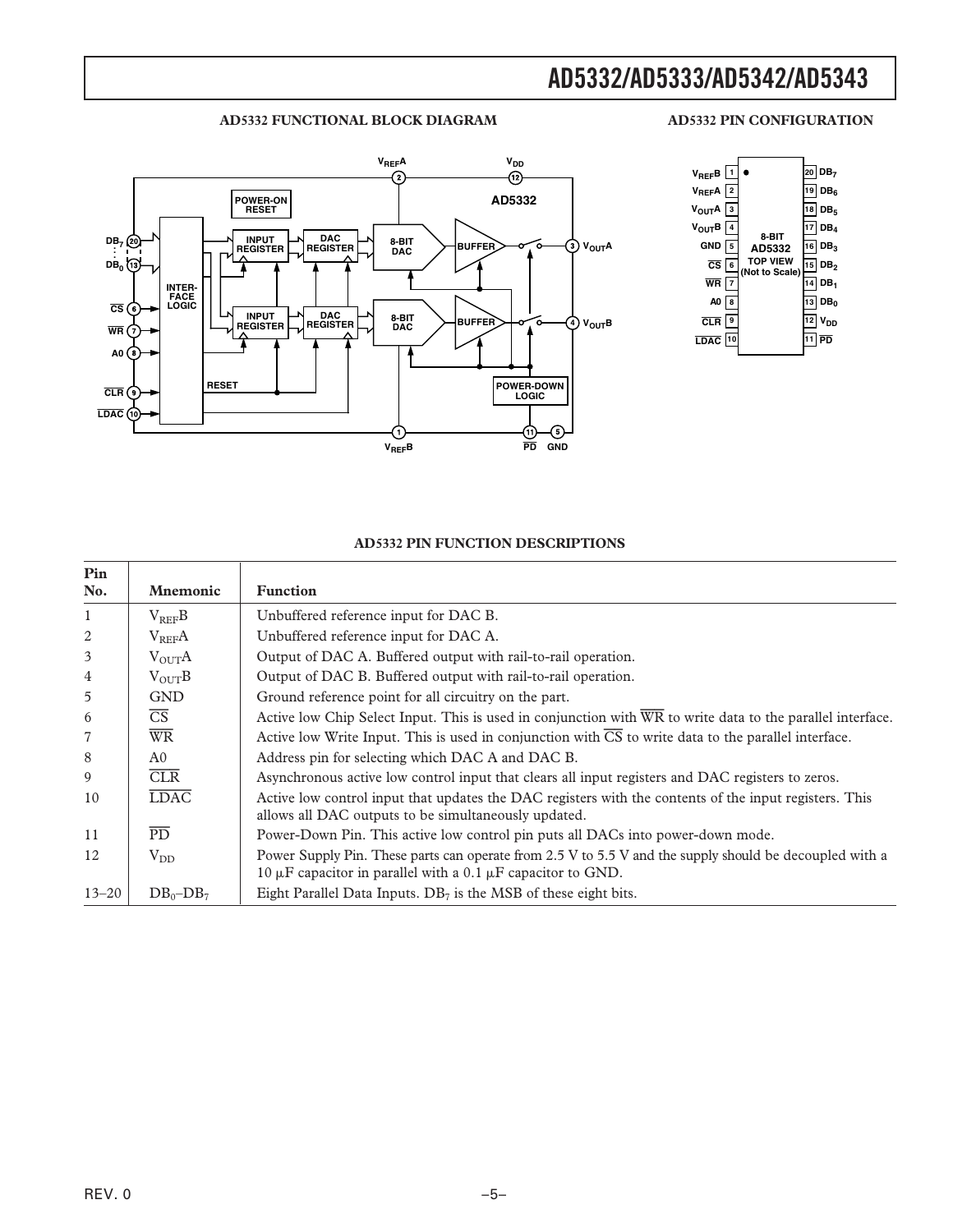#### **AD5333 FUNCTIONAL BLOCK DIAGRAM**



#### **AD5333 PIN FUNCTION DESCRIPTIONS**

| Pin<br>No.     | <b>Mnemonic</b>          | <b>Function</b>                                                                                                                                                                  |
|----------------|--------------------------|----------------------------------------------------------------------------------------------------------------------------------------------------------------------------------|
| $\mathbf{1}$   | <b>GAIN</b>              | Gain Control Pin. This controls whether the output range from the DAC is $0-\text{V}_{REF}$ or $0-2 \text{ V}_{REF}$ .                                                           |
| 2              | <b>BUF</b>               | Buffer Control Pin. This pin controls whether the reference input to the DAC is buffered or unbuffered.                                                                          |
| 3              | $V_{REF}B$               | Reference input for DAC B.                                                                                                                                                       |
| $\overline{4}$ | $V_{REF}A$               | Reference input for DAC A.                                                                                                                                                       |
| 5              | $V_{\text{OUT}}A$        | Output of DAC A. Buffered output with rail-to-rail operation.                                                                                                                    |
| 6              | $V_{\text{OUT}}B$        | Output of DAC B. Buffered output with rail-to-rail operation.                                                                                                                    |
| $\overline{7}$ | <b>GND</b>               | Ground reference point for all circuitry on the part.                                                                                                                            |
| 8              | $\overline{\text{CS}}$   | Active Low Chip Select Input. This is used in conjunction with $\overline{WR}$ to write data to the parallel interface.                                                          |
| 9              | $\overline{\text{WR}}$   | Active Low Write Input. This is used in conjunction with $\overline{CS}$ to write data to the parallel interface.                                                                |
| 10             | A <sub>0</sub>           | Address pin for selecting between DAC A and DAC B.                                                                                                                               |
| 11             | CLR                      | Asynchronous active-low control input that clears all input registers and DAC registers to zeros.                                                                                |
| 12             | $\overline{\text{LDAC}}$ | Active-low control input that updates the DAC registers with the contents of the input registers. This<br>allows all DAC outputs to be simultaneously updated.                   |
| 13             | $\overline{PD}$          | Power-Down Pin. This active low control pin puts all DACs into power-down mode.                                                                                                  |
| 14             | $V_{DD}$                 | Power Supply Pin. These parts can operate from 2.5 V to 5.5 V and the supply should be decoupled with a<br>10 $\mu$ F capacitor in parallel with a 0.1 $\mu$ F capacitor to GND. |
| $15 - 24$      | $DB_0 - DB_9$            | 10 Parallel Data Inputs. $DB_9$ is the MSB of these 10 bits.                                                                                                                     |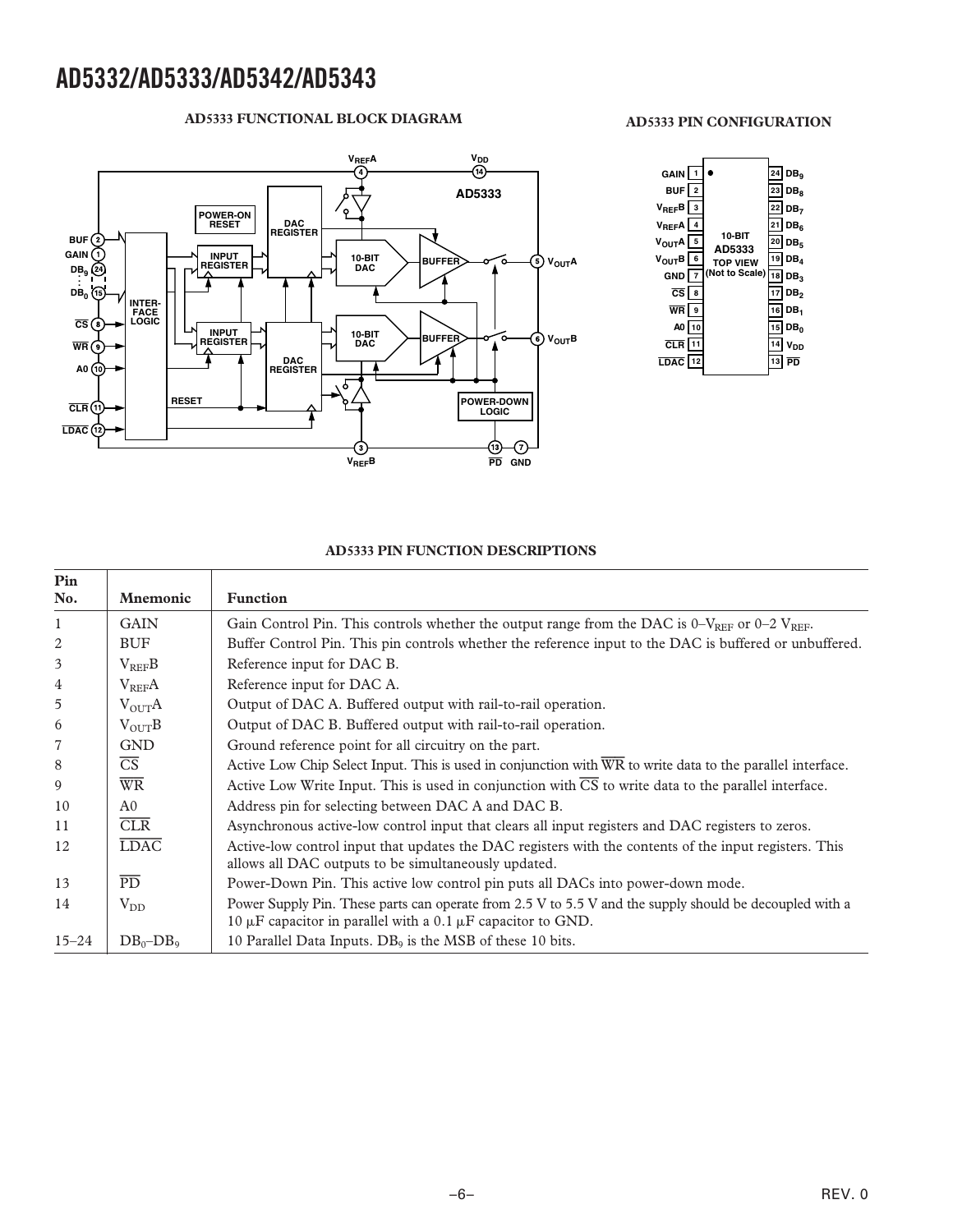#### **AD5342 FUNCTIONAL BLOCK DIAGRAM**

#### **AD5342 PIN CONFIGURATION**





#### **AD5342 PIN FUNCTION DESCRIPTIONS**

| Pin            |                        |                                                                                                                                                                                  |
|----------------|------------------------|----------------------------------------------------------------------------------------------------------------------------------------------------------------------------------|
| No.            | <b>Mnemonic</b>        | <b>Function</b>                                                                                                                                                                  |
| 1              | <b>GAIN</b>            | Gain Control Pin. This controls whether the output range from the DAC is 0- $V_{REF}$ or 0-2 $V_{REF}$ .                                                                         |
| 2              | <b>BUF</b>             | Buffer Control Pin. This pin controls whether the reference input to the DAC is buffered or unbuffered.                                                                          |
| 3              | $V_{REF}B$             | Reference Input for DAC B.                                                                                                                                                       |
| $\overline{4}$ | $V_{REF}A$             | Reference Input for DAC A.                                                                                                                                                       |
| 5              | $V_{\text{OUT}}A$      | Output of DAC A. Buffered output with rail-to-rail operation.                                                                                                                    |
| 6              | $V_{OUT}B$             | Output of DAC B. Buffered output with rail-to-rail operation.                                                                                                                    |
| 7,8            | NC                     | No Connect.                                                                                                                                                                      |
| 9              | <b>GND</b>             | Ground reference point for all circuitry on the part.                                                                                                                            |
| 10             | $\overline{\text{CS}}$ | Active Low Chip Select Input. This is used in conjunction with $\overline{WR}$ to write data to the parallel interface.                                                          |
| 11             | $\overline{\text{WR}}$ | Active low Write Input. This is used in conjunction with $\overline{CS}$ to write data to the parallel interface.                                                                |
| 12             | A <sub>0</sub>         | Address pin for selecting between DAC A and DAC B.                                                                                                                               |
| 13             | CLR                    | Asynchronous active low control input that clears all input registers and DAC registers to zeros.                                                                                |
| 14             | <b>LDAC</b>            | Active low control input that updates the DAC registers with the contents of the input registers. This<br>allows all DAC outputs to be simultaneously updated.                   |
| 15             | $\overline{PD}$        | Power-Down Pin. This active low control pin puts all DACs into power-down mode.                                                                                                  |
| 16             | $V_{DD}$               | Power Supply Pin. These parts can operate from 2.5 V to 5.5 V and the supply should be decoupled with a<br>10 $\mu$ F capacitor in parallel with a 0.1 $\mu$ F capacitor to GND. |
| $17 - 28$      | $DB_0 - DB_{11}$       | 12 Parallel Data Inputs. $DB_{11}$ is the MSB of these 12 bits.                                                                                                                  |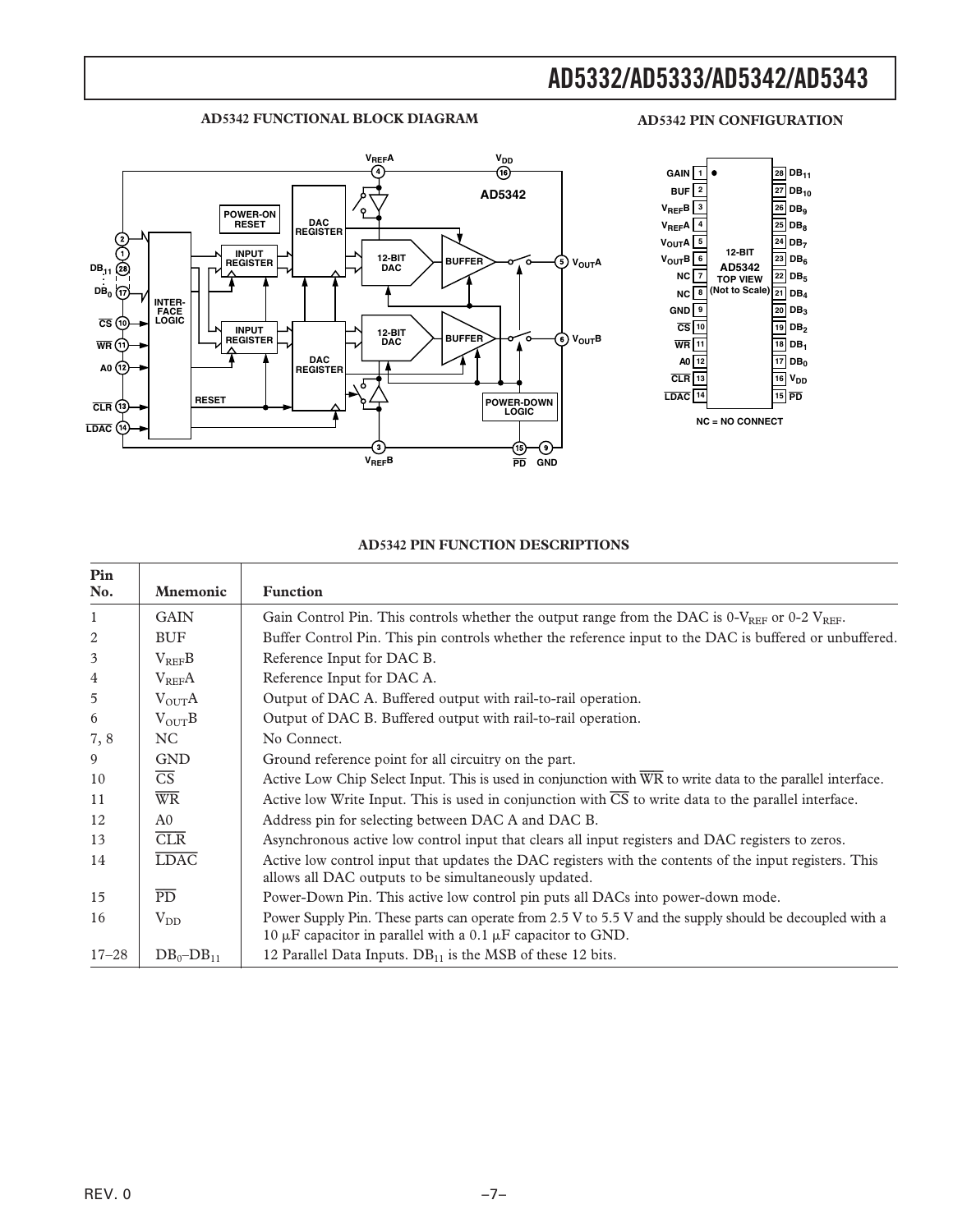#### **AD5343 FUNCTIONAL BLOCK DIAGRAM**

#### **V**<sub>REF</sub> **V**<sub>DD</sub><br>(2) (12) **POWER-ON RESET AD5343 HIGH BYTE REGISTER** (20 **. . DB7 . . . . DB0 LOW BYTE REGISTER DAC REGISTER 12-BIT DAC BUFFER VOUTA** Gs **HBEN INTER-FACE LOGIC HIGH BYTE REGISTER CS WR LOW BYTE REGISTER DAC REGISTER 12-BIT DAC BUFFER VOUTB A0** ö **RESET CLR** LDAC<sup>(10)</sup> **POWER-DOWN LOGIC** ⊕ ઉ **GND PD**



#### **AD5343 PIN FUNCTION DESCRIPTIONS**

| Pin<br>No.     | <b>Mnemonic</b>        | <b>Function</b>                                                                                                                                                                  |
|----------------|------------------------|----------------------------------------------------------------------------------------------------------------------------------------------------------------------------------|
| $\mathbf{1}$   | <b>HBEN</b>            | This pin is used when writing to the device to determine if data is written to the high byte register or the<br>low byte register.                                               |
| 2              | $\rm V_{REF}$          | Unbuffered reference input for both DACs.                                                                                                                                        |
| 3              | $V_{\text{OUT}}A$      | Output of DAC A. Buffered output with rail-to-rail operation.                                                                                                                    |
| 4              | $V_{\text{OUT}}B$      | Output of DAC B. Buffered output with rail-to-rail operation.                                                                                                                    |
| 5              | <b>GND</b>             | Ground reference point for all circuitry on the part.                                                                                                                            |
| 6              | $\overline{\text{CS}}$ | Active Low Chip Select Input. This is used in conjunction with $\overline{WR}$ to write data to the parallel interface.                                                          |
| $\overline{7}$ | $\overline{\text{WR}}$ | Active Low Write Input. This is used in conjunction with $\overline{\text{CS}}$ to write data to the parallel interface.                                                         |
| 8              | A <sub>0</sub>         | Address pin for selecting between DAC A and DAC B.                                                                                                                               |
| 9              | CLR                    | Asynchronous active low control input that clears all input registers and DAC registers to zeros.                                                                                |
| 10             | <b>LDAC</b>            | Active low control input that updates the DAC registers with the contents of the input registers. This allows<br>all DAC outputs to be simultaneously updated.                   |
| 11             | PD.                    | Power-Down Pin. This active low control pin puts all DACs into power-down mode.                                                                                                  |
| 12             | $\rm V_{DD}$           | Power Supply Pin. These parts can operate from 2.5 V to 5.5 V and the supply should be decoupled with a<br>10 $\mu$ F capacitor in parallel with a 0.1 $\mu$ F capacitor to GND. |
| $13 - 20$      | $DB_0 - DB_7$          | Eight Parallel Data Inputs. $DB7$ is the MSB of these eight bits.                                                                                                                |

**AD5343 PIN CONFIGURATION**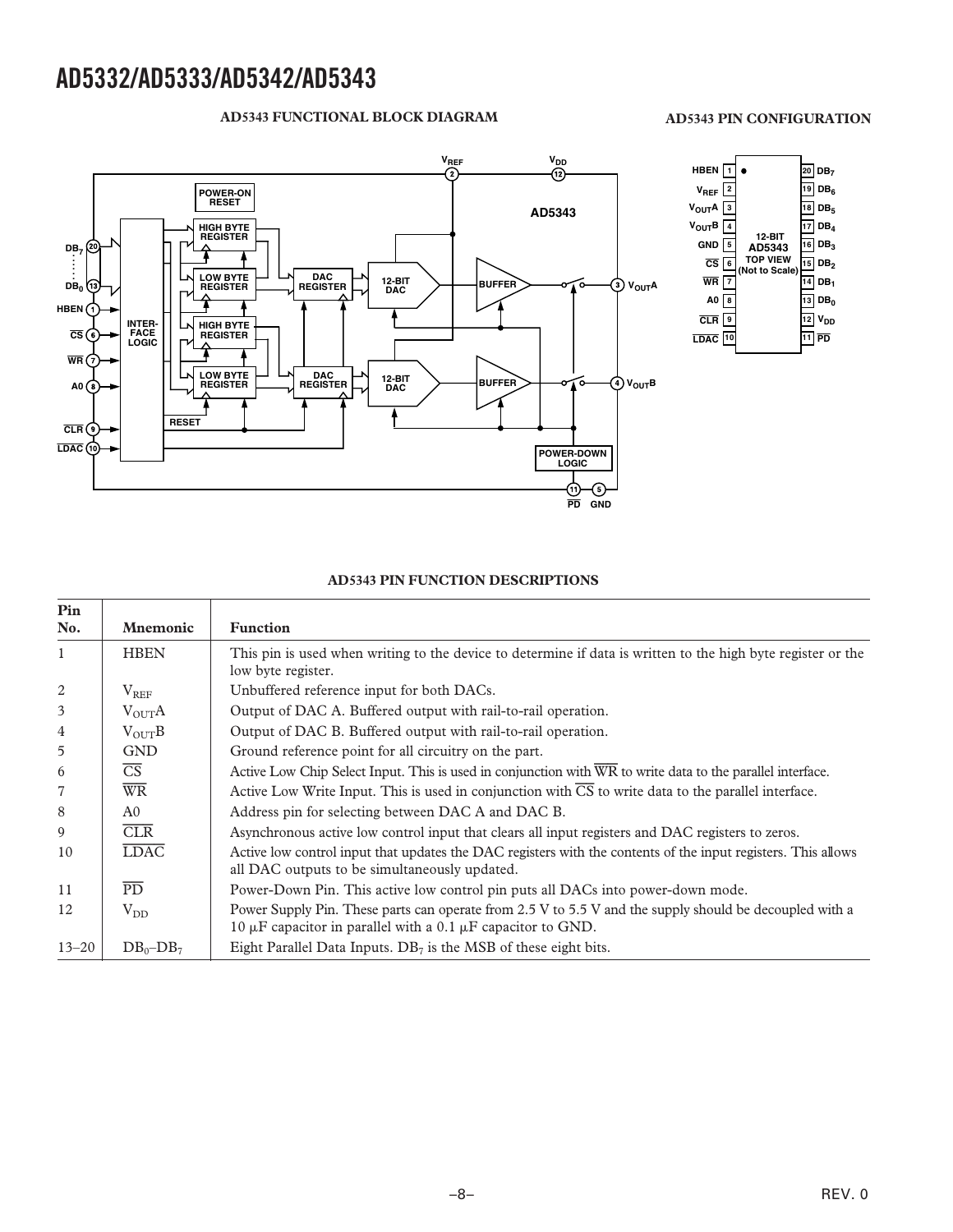#### **TERMINOLOGY RELATIVE ACCURACY**

For the DAC, Relative Accuracy or Integral Nonlinearity (INL) is a measure of the maximum deviation, in LSBs, from a straight line passing through the actual endpoints of the DAC transfer function. Typical INL versus Code plot can be seen in Figures 5, 6, and 7.

#### **DIFFERENTIAL NONLINEARITY**

Differential Nonlinearity (DNL) is the difference between the measured change and the ideal 1 LSB change between any two adjacent codes. A specified differential nonlinearity of  $\pm 1$  LSB maximum ensures monotonicity. This DAC is guaranteed monotonic by design. Typical DNL versus Code plot can be seen in Figures 8, 9, and 10.

#### **OFFSET ERROR**

This is a measure of the offset error of the DAC and the output amplifier. It is expressed as a percentage of the full-scale range.

If the offset voltage is positive, the output voltage will still be positive at zero input code. This is shown in Figure 3. Because the DACs operate from a single supply, a negative offset cannot appear at the output of the buffer amplifier. Instead, there will be a code close to zero at which the amplifier output saturates (amplifier footroom). Below this code there will be a deadband over which the output voltage will not change. This is illustrated in Figure 4.

#### **GAIN ERROR**

This is a measure of the span error of the DAC (including any error in the gain of the buffer amplifier). It is the deviation in slope of the actual DAC transfer characteristic from the ideal expressed as a percentage of the full-scale range. This is illustrated in Figure 2.



Figure 2. Gain Error



Figure 3. Positive Offset Error and Gain Error



Figure 4. Negative Offset Error and Gain Error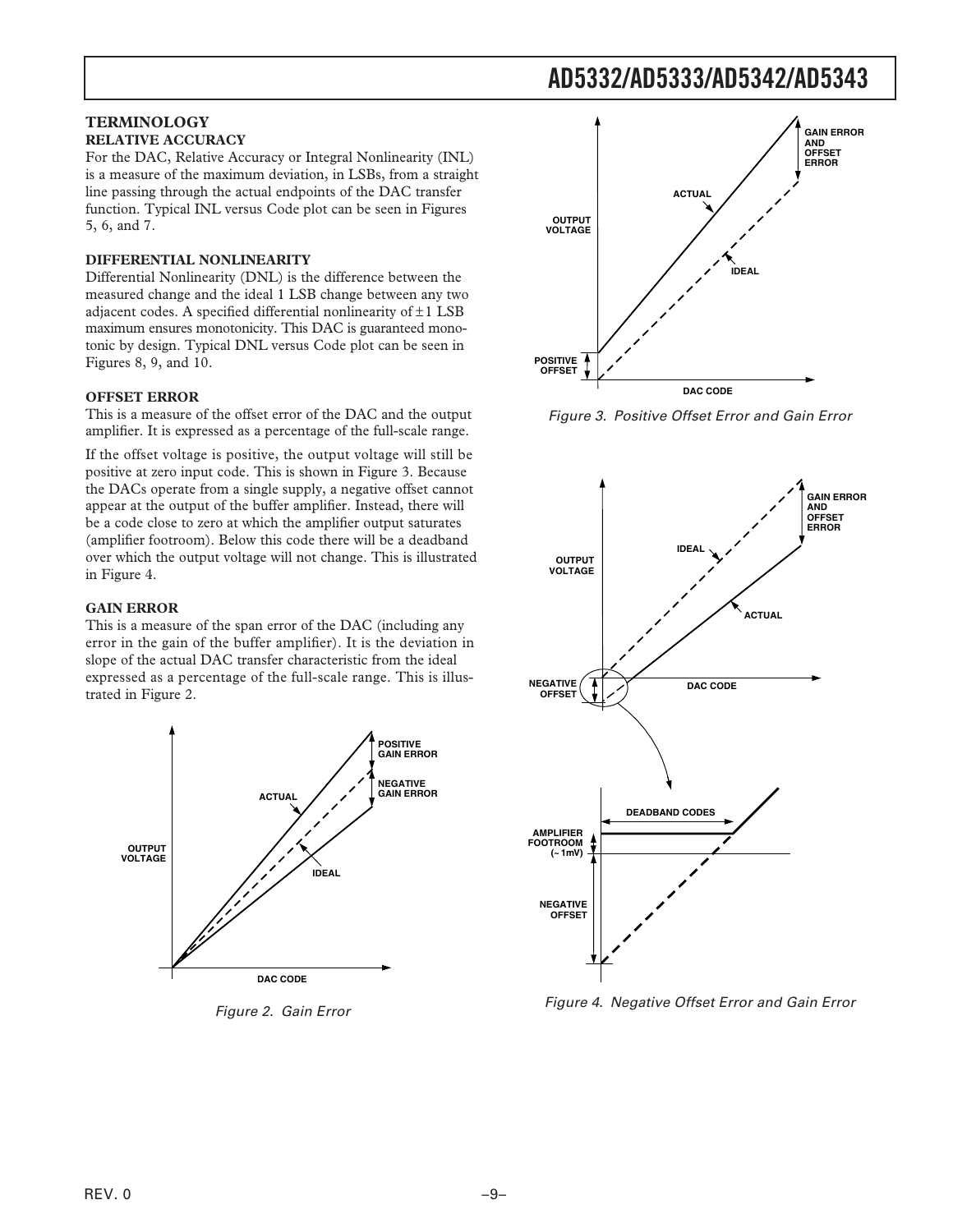#### **OFFSET ERROR DRIFT**

This is a measure of the change in Offset Error with changes in temperature. It is expressed in (ppm of full-scale range)/°C.

#### **GAIN ERROR DRIFT**

This is a measure of the change in Gain Error with changes in temperature. It is expressed in (ppm of full-scale range)/°C.

#### **POWER-SUPPLY REJECTION RATIO (PSRR)**

This indicates how the output of the DAC is affected by changes in the supply voltage. PSRR is the ratio of the change in  $V_{\text{OUT}}$  to a change in  $V_{DD}$  for full-scale output of the DAC. It is measured in dBs.  $V_{REF}$  is held at 2 V and  $V_{DD}$  is varied  $\pm 10\%$ .

#### **DC CROSSTALK**

This is the dc change in the output level of one DAC at midscale in response to a full-scale code change (all 0s to all 1s and vice versa) and output change of the other DAC. It is expressed in µV.

#### **REFERENCE FEEDTHROUGH**

This is the ratio of the amplitude of the signal at the DAC output to the reference input when the DAC output is not being updated (i.e., *LDAC* is high). It is expressed in dBs.

#### **CHANNEL-TO-CHANNEL ISOLATION**

This is a ratio of the amplitude of the signal at the output of one DAC to a sine wave on the reference input of the other DAC. It is measured by grounding one  $V_{REF}$  pin and applying a 10 kHz, 4 V peak-to-peak sine wave to the other V<sub>REF</sub> pin. It is expressed in dBs.

#### **MAJOR-CODE TRANSITION GLITCH ENERGY**

Major-Code Transition Glitch Energy is the energy of the impulse injected into the analog output when the DAC changes state. It is normally specified as the area of the glitch in nV secs and is measured when the digital code is changed by 1 LSB at the major carry transition  $(011 \dots 11$  to  $100 \dots 00$  or  $100 \dots 00$ to 011 . . . 11).

#### **DIGITAL FEEDTHROUGH**

Digital Feedthrough is a measure of the impulse injected into the analog output of the DAC from the digital input pins of the device but is measured when the DAC is not being written to (*CS* held high). It is specified in nV secs and is measured with a full-scale change on the digital input pins, i.e. from all 0s to all 1s and vice versa.

#### **DIGITAL CROSSTALK**

This is the glitch impulse transferred to the output of one DAC at midscale in response to a full-scale code change (all 0s to all 1s and vice versa) in the input register of the other DAC. It is expressed in nV-secs.

#### **ANALOG CROSSTALK**

This is the glitch impulse transferred to the output of one DAC due to a change in the output of the other DAC. It is measured by loading one of the input registers with a full-scale code change (all 0s to all 1s and vice versa) while keeping *LDAC* high. Then pulse *LDAC* low and monitor the output of the DAC whose digital code was not changed. The area of the glitch is expressed in nV-secs.

#### **DAC-TO-DAC CROSSTALK**

This is the glitch impulse transferred to the output of one DAC due to a digital code change and subsequent output change of the other DAC. This includes both digital and analog crosstalk. It is measured by loading one of the DACs with a full-scale code change (all 0s to all 1s and vice versa) with the *LDAC* pin set low and monitoring the output of the other DAC. The energy of the glitch is expressed in nV-secs.

#### **MULTIPLYING BANDWIDTH**

The amplifiers within the DAC have a finite bandwidth. The Multiplying Bandwidth is a measure of this. A sine wave on the reference (with full-scale code loaded to the DAC) appears on the output. The Multiplying Bandwidth is the frequency at which the output amplitude falls to 3 dB below the input.

#### **TOTAL HARMONIC DISTORTION**

This is the difference between an ideal sine wave and its attenuated version using the DAC. The sine wave is used as the reference for the DAC and the THD is a measure of the harmonics present on the DAC output. It is measured in dBs.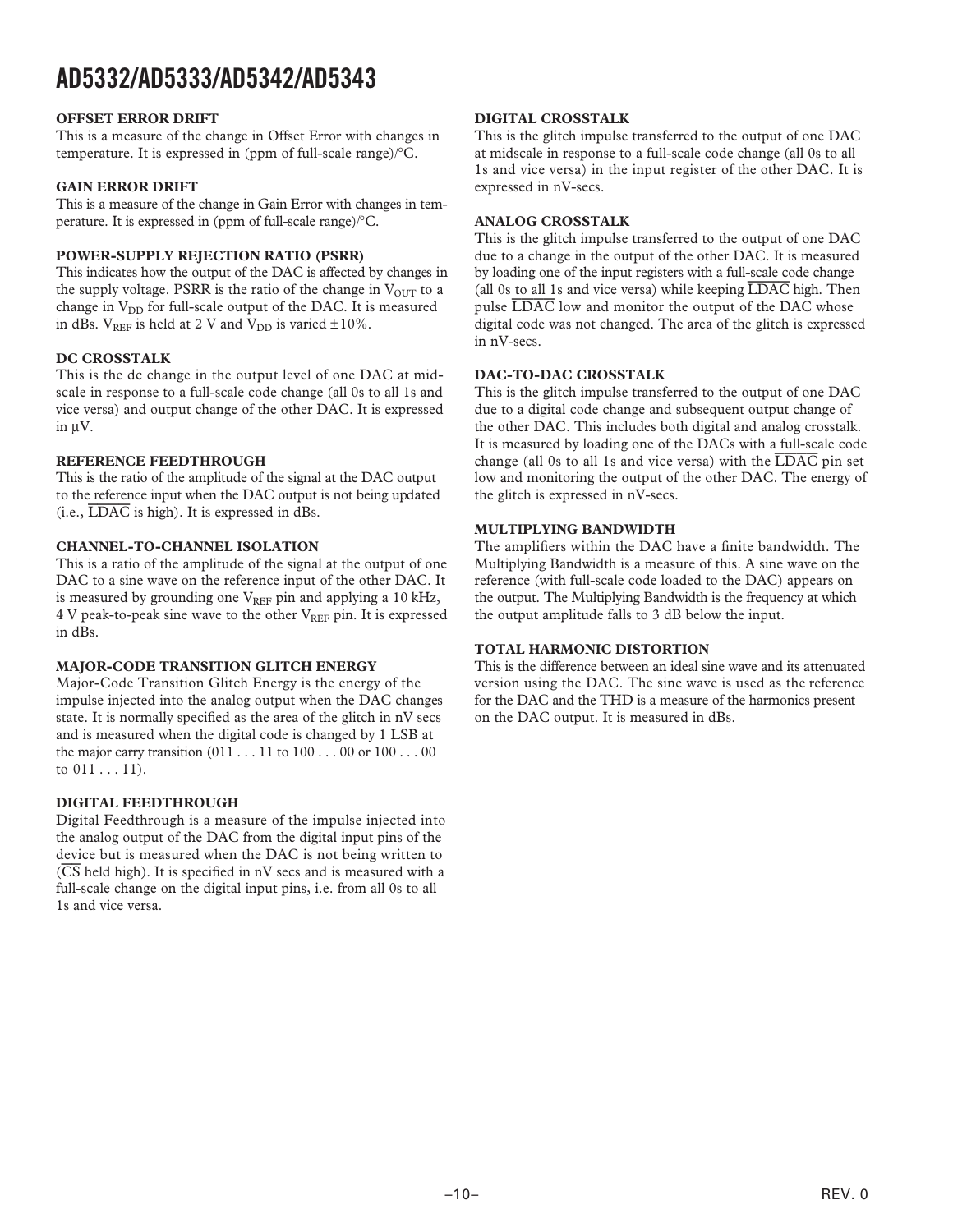# **AD5332/AD5333/AD5342/AD5343 Typical Performance Characteristics–**



Figure 5. AD5332 Typical INL Plot



Figure 6. AD5333 Typical INL Plot



Figure 7. AD5342 Typical INL Plot



Figure 8. AD5332 Typical DNL Plot



Figure 9. AD5333 Typical DNL Plot



Figure 10. AD5342 Typical DNL Plot



Figure 11. AD5332 INL and DNL Error vs.  $V_{REF}$ 



Figure 12. AD5332 INL Error and DNL Error vs. Temperature



Figure 13. AD5332 Offset Error and Gain Error vs. Temperature

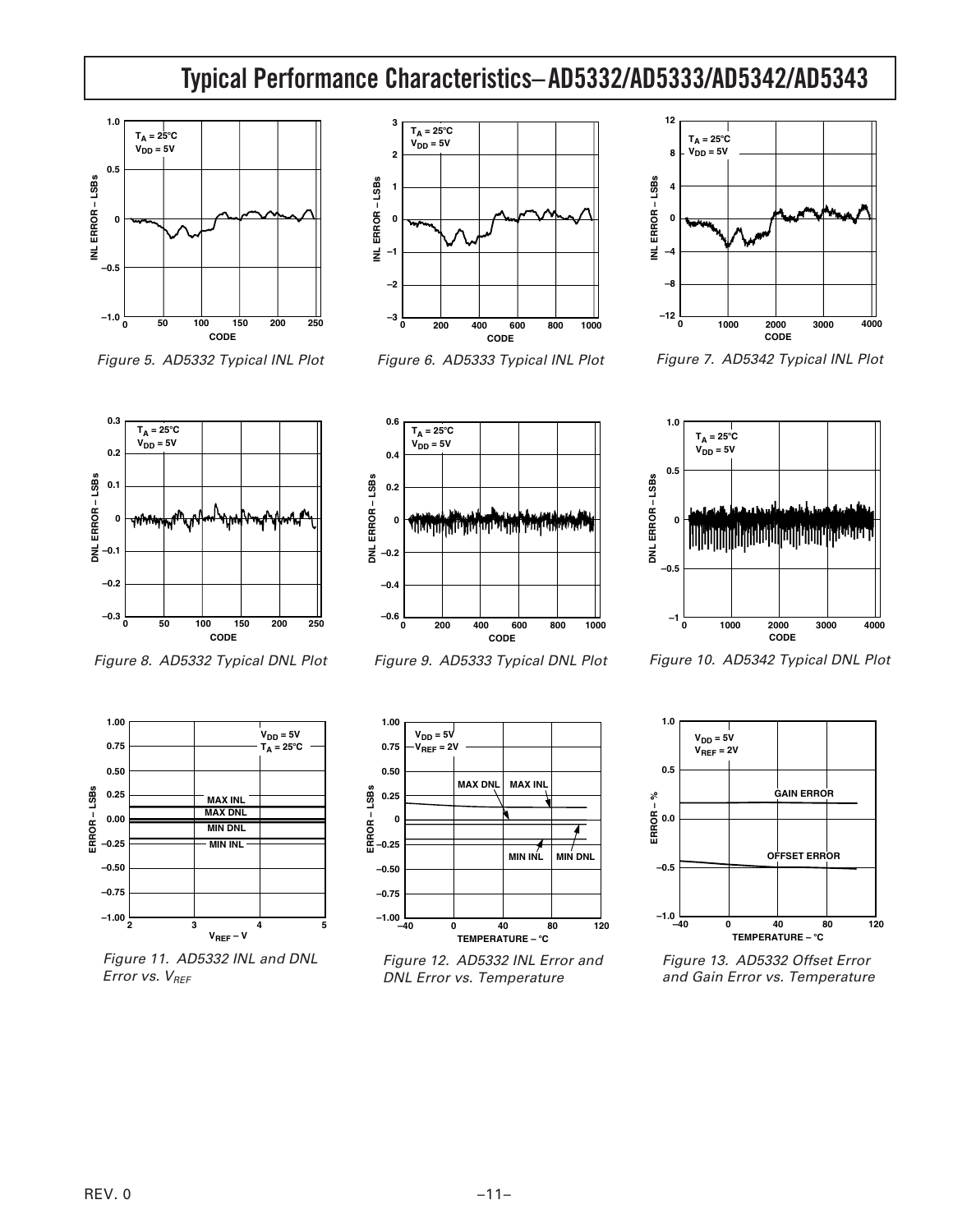

Figure 14. Offset Error and Gain Error vs.  $V_{DD}$ 



Figure 15.  $V_{OUT}$  Source and Sink Current Capability



Figure 17. Supply Current vs. Supply Voltage



Figure 18. Power-Down Current vs. Supply Voltage



Figure 16. Supply Current vs. DAC Code



Figure 19. Supply Current vs. Logic Input Voltage



Figure 20. Half-Scale Settling (1/4 to 3/4 Scale Code Change)



Figure 21. Power-On Reset to 0 V



Figure 22. Exiting Power-Down to **Midscale**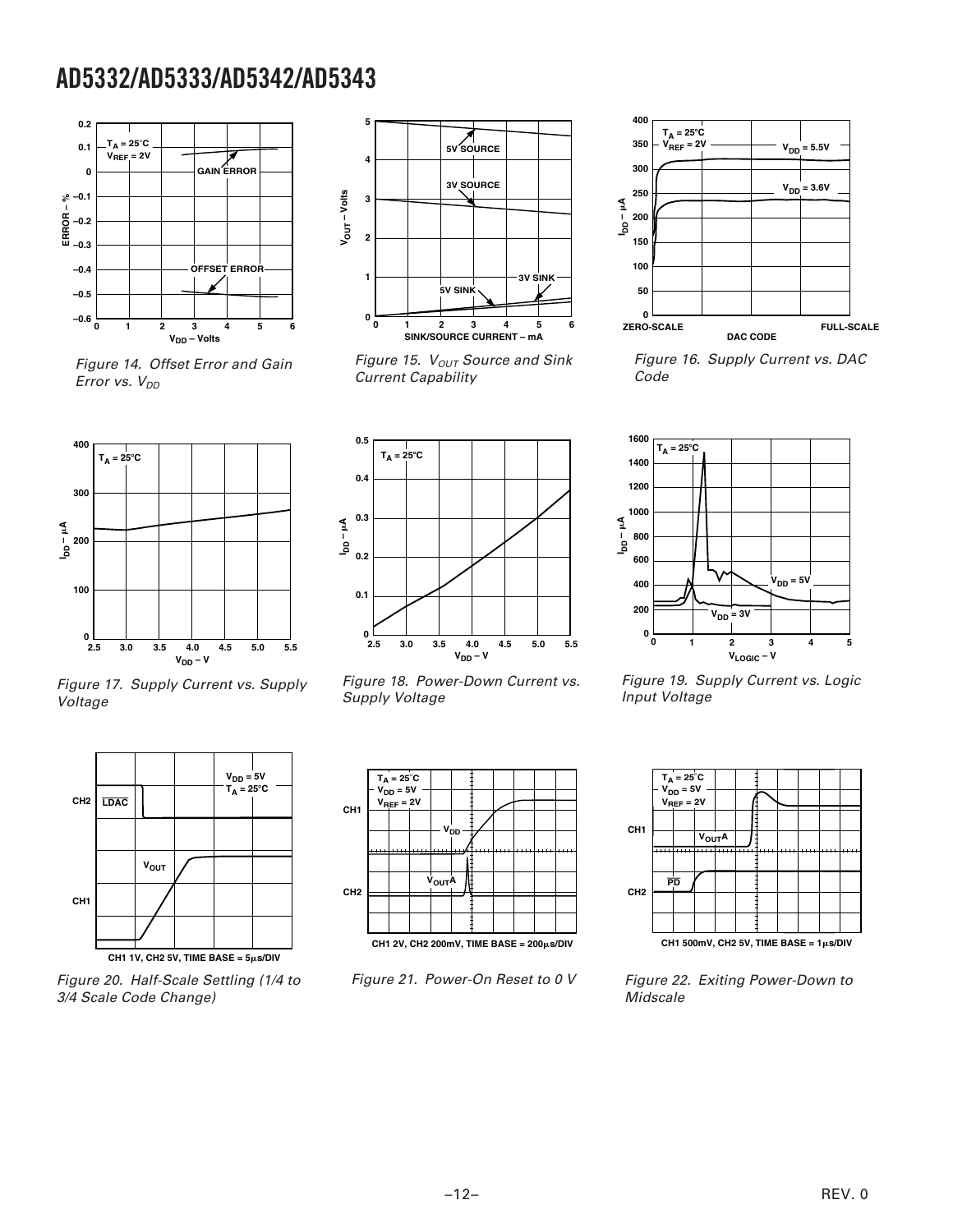

Figure 23.  $I_{DD}$  Histogram with  $V_{DD} = 3$ 

V and  $V_{DD} = 5 V$ 



Figure 24. AD5342 Major-Code Transition Glitch Energy



Figure 25. Multiplying Bandwidth (Small-Signal Frequency Response)



Figure 26. Full-Scale Error vs.  $V_{REF}$ 



Figure 27. DAC-DAC Crosstalk

#### **FUNCTIONAL DESCRIPTION**

The AD5332/AD5333/AD5342/AD5343 are dual DACs fabricated on a CMOS process with resolutions of 8, 10, 12, and 12 bits, respectively. They are written to using a parallel interface. They operate from single supplies of 2.5 V to 5.5 V and the output buffer amplifiers offer rail-to-rail output swing. The AD5333 and AD5342 have reference inputs that may be buffered to draw virtually no current from the reference source. Their output voltage range may be configured to be 0 to  $V_{REF}$ or 0 to 2 VREF. The reference inputs of the AD5332 and AD5343 are unbuffered and their output range is  $0$  to  $V<sub>REF</sub>$ . The devices have a power-down feature that reduces current consumption to only 80 nA @ 3 V.

#### **Digital-to-Analog Section**

The architecture of one DAC channel consists of a reference buffer and a resistor-string DAC followed by an output buffer amplifier. The voltage at the  $V_{REF}$  pin provides the reference voltage for the DAC. Figure 28 shows a block diagram of the DAC architecture. Since the input coding to the DAC is straight binary, the ideal output voltage is given by:

$$
V_{OUT} = V_{REF} \times \frac{D}{2^N} \times Gain
$$

#### where:

*D* = decimal equivalent of the binary code which is loaded to the DAC register:

0–255 for AD5332 (8 Bits) 0–1023 for AD5333 (10 Bits) 0–4095 for AD5342/AD5343 (12 Bits)

*N* = DAC resolution

*Gain* = Output Amplifier Gain (1 or 2)



Figure 28. Single DAC Channel Architecture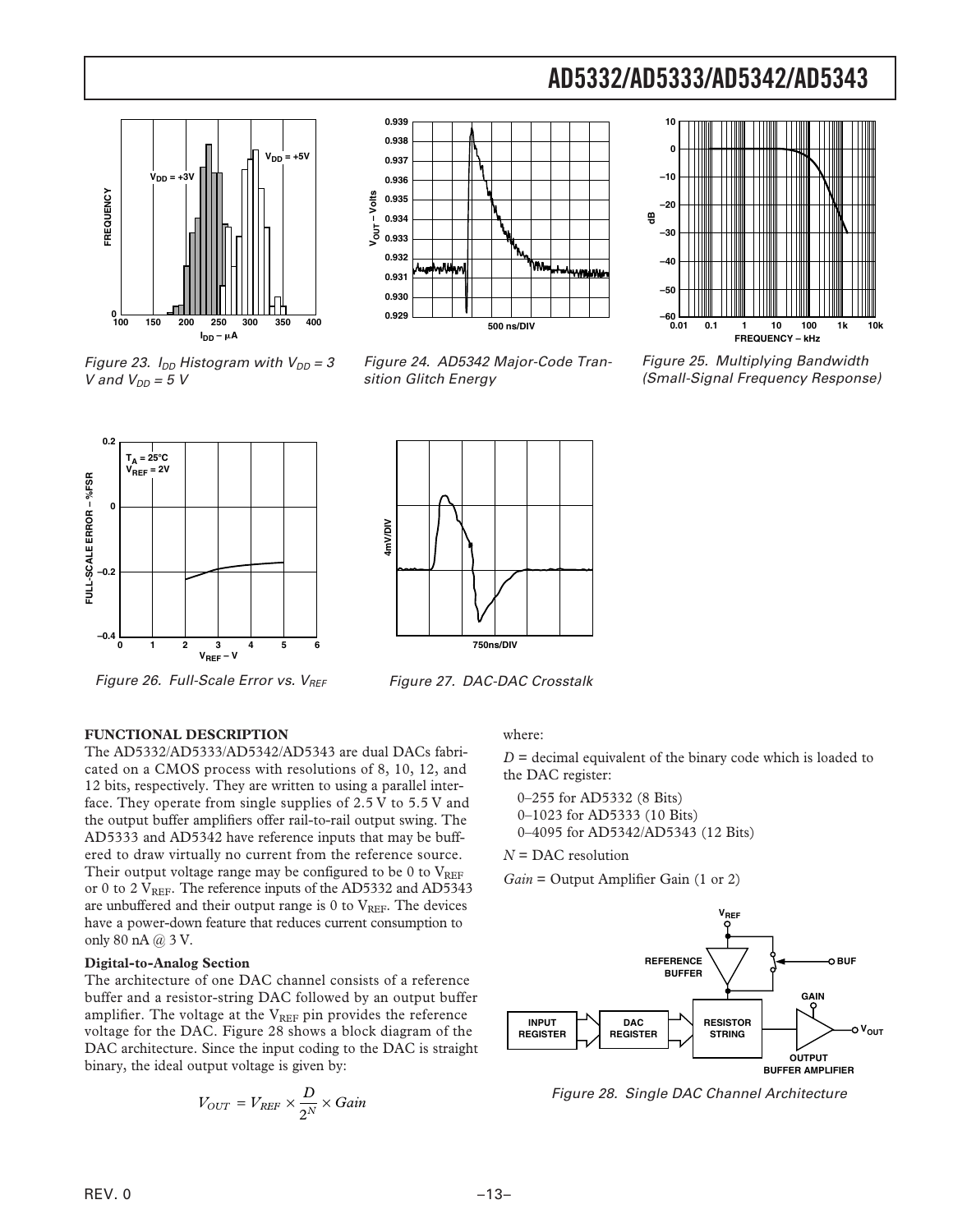#### **Resistor String**

The resistor string section is shown in Figure 29. It is simply a string of resistors, each of value R. The digital code loaded to the DAC register determines at what node on the string the voltage is tapped off to be fed into the output amplifier. The voltage is tapped off by closing one of the switches connecting the string to the amplifier. Because it is a string of resistors, it is guaranteed monotonic.



Figure 29. Resistor String

#### **DAC Reference Input**

The DACs operate with an external reference. The AD5332, AD5333, and AD5342 have separate reference inputs for each DAC, while the AD5343 has a single reference input for both DACs. The reference inputs on the AD5333 and AD5342 may be configured as buffered or unbuffered. The reference inputs of the AD5332 and AD5343 are unbuffered. The buffered/ unbuffered option is controlled by the BUF pin.

In buffered mode ( $BUF = 1$ ) the current drawn from an external reference voltage is virtually zero, as the impedance is at least 10 MΩ. The reference input range is 1 V to  $V_{DD}$ .

In unbuffered mode ( $BUF = 0$ ) the user can have a reference voltage as low as  $0.25$  V and as high as  $V_{DD}$  since there is no restriction due to headroom and footroom of the reference amplifier. The impedance is still large at typically 180 k $\Omega$  for 0–V<sub>REF</sub> mode and 90 kΩ for 0–2 VREF mode.

If using an external buffered reference (e.g., REF192) there is no need to use the on-chip buffer.

#### **Output Amplifier**

The output buffer amplifier is capable of generating output voltages to within 1 mV of either rail. Its actual range depends on  $V_{REF}$ , GAIN, the load on  $V_{OUT}$  and offset error.

If a gain of 1 is selected (GAIN = 0), the output range is  $0.001$  V to V<sub>REF</sub>.

If a gain of 2 is selected (GAIN = 1), on the AD5333 and AD5342 the output range is  $0.001$  V to  $2$  V<sub>REF</sub>.

The output amplifier is capable of driving a load of 2 kΩ to GND or  $V_{DD}$ , in parallel with 500 pF to GND or  $V_{DD}$ . The source and sink capabilities of the output amplifier can be seen in Figure 15.

The slew rate is  $0.7$  V/ $\mu$ s with a half-scale settling time to  $\pm 0.5$  LSB (at 8 bits) of 6 µs with the output unloaded. See Figure 20.

#### **PARALLEL INTERFACE**

The AD5332, AD5333, and AD5342 load their data as a single 8-, 10-, or 12-bit word, while the AD5343 loads data as a low byte of 8 bits and a high byte containing 4 bits.

#### **Double-Buffered Interface**

The AD5332/AD5333/AD5342/AD5343 DACs all have doublebuffered interfaces consisting of an input register and a DAC register. DAC data, BUF, and GAIN inputs are written to the input register under control of the Chip Select (*CS*) and Write (*WR*).

Access to the DAC register is controlled by the *LDAC* function. When *LDAC* is high, the DAC register is latched and the input register may change state without affecting the contents of the DAC register. However, when *LDAC* is brought low, the DAC register becomes transparent and the contents of the input register are transferred to it. The gain and buffer control signals are also double-buffered and are only updated when *LDAC* is taken low.

This is useful if the user requires simultaneous updating of all DACs and peripherals. The user may write to both input registers individually and then, by pulsing the *LDAC* input low, both outputs will update simultaneously.

Double-buffering is also useful where the DAC data is loaded in two bytes, as in the AD5343, because it allows the whole data word to be assembled in parallel before updating the DAC register. This prevents spurious outputs that could occur if the DAC register were updated with only the high byte or the low byte.

These parts contain an extra feature whereby the DAC register is not updated unless its input register has been updated since the last time that *LDAC* was brought low. Normally, when *LDAC* is brought low, the DAC registers are filled with the contents of the input registers. In the case of the AD5332/ AD5333/AD5342/AD5343, the part will only update the DAC register if the input register has been changed since the last time the DAC register was updated. This removes unnecessary crosstalk.

#### **Clear Input (CLR)**

*CLR* is an active low, asynchronous clear that resets the input and DAC registers.

#### **Chip Select Input (CS)**

*CS* is an active low input that selects the device.

#### **Write Input (WR)**

*WR* is an active low input that controls writing of data to the device. Data is latched into the input register on the rising edge of *WR*.

#### **Load DAC Input (LDAC)**

*LDAC* transfers data from the input register to the DAC register (and hence updates the outputs). Use of the *LDAC* function enables double buffering of the DAC data, GAIN and BUF. There are two *LDAC* modes:

*Synchronous Mode*: In this mode the DAC register is updated after new data is read in on the rising edge of the *WR* input. *LDAC* can be tied permanently low or pulsed as in Figure 1.

*Asynchronous Mode*: In this mode the outputs are not updated at the same time that the input register is written to. When *LDAC* goes low the DAC register is updated with the contents of the input register.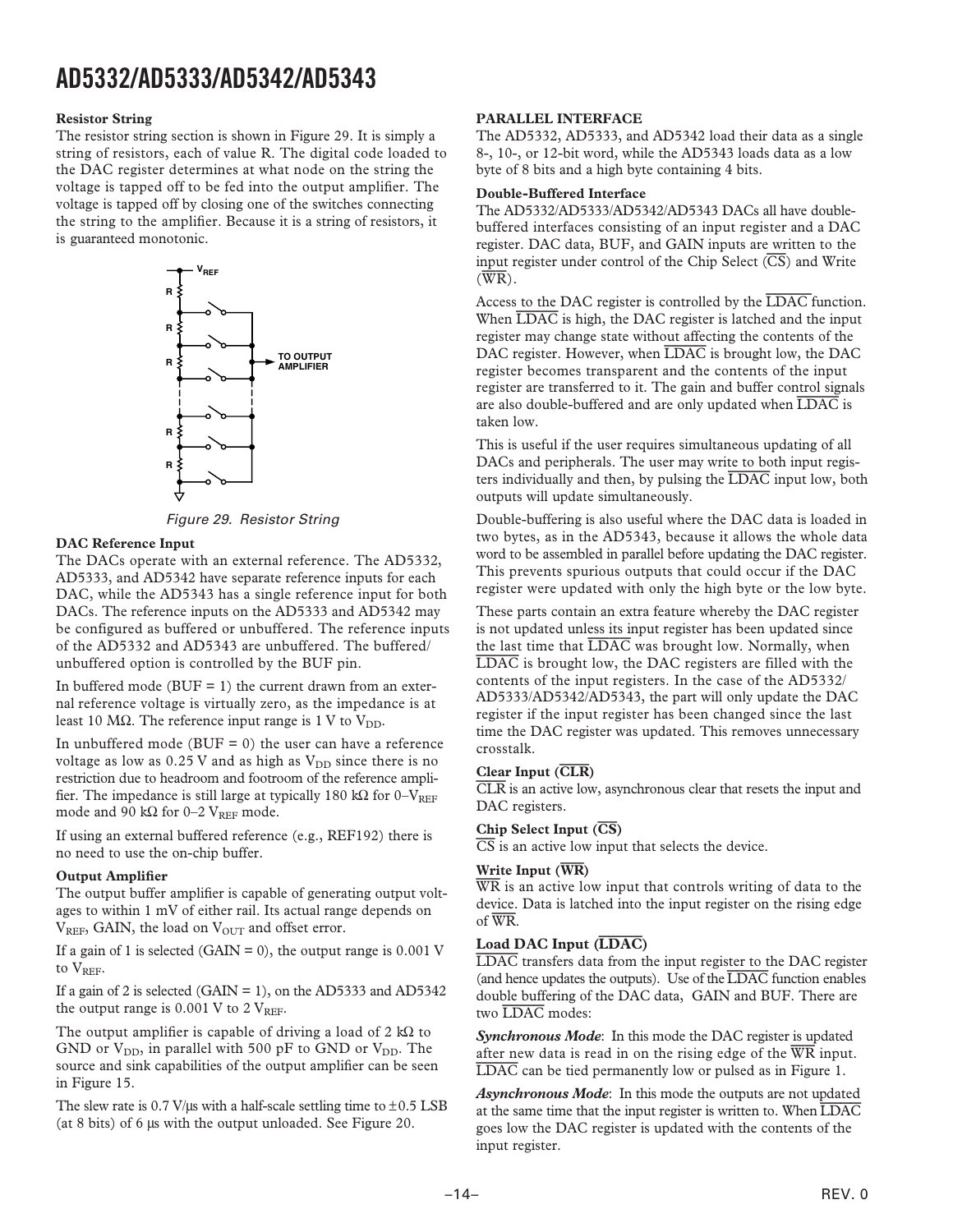#### **High-Byte Enable Input (HBEN)**

High-Byte Enable is a control input on the AD5343 only that determines if data is written to the high-byte input register or the low-byte input register.

The low data byte of the AD5343 consists of data bits 0 to 7 at data inputs  $DB_0$  to  $DB_7$ , while the high byte consists of data bits 8 to 11 at data inputs  $DB_0$  to  $DB_3$ .  $DB_4$  to  $DB_7$  are ignored during a high byte write, but they may be used for data to set up the reference input as buffered/unbuffered, and buffer amplifier gain. See Figure 32.



Figure 30. Data Format for AD5343

#### **POWER-ON RESET**

The AD5332/AD5333/AD5342/AD5343 are provided with a power-on reset function, so that they power up in a defined state. The power-on state is:

- Normal operation
- Reference input unbuffered
- $0 V_{REF}$  output range
- Output voltage set to 0 V

Both input and DAC registers are filled with zeros and remain so until a valid write sequence is made to the device. This is particularly useful in applications where it is important to know the state of the DAC outputs while the device is powering up.

#### **POWER-DOWN MODE**

The AD5332/AD5333/AD5342/AD5343 have low power consumption, dissipating typically 0.69 mW with a 3 V supply and 1.5 mW with a 5 V supply. Power consumption can be further reduced when the DACs are not in use by putting them into power-down mode, which is selected by taking pin *PD* low.

When the *PD* pin is high, the DACs work normally with a typical power consumption of 300 µA at 5 V (230 µA at 3 V). In powerdown mode, however, the supply current falls to 200 nA at 5 V (80 nA at 3 V) when both DACs are powered down. Not only does the supply current drop, but the output stage is also internally switched from the output of the amplifier, making it open-circuit. This has the advantage that the outputs are three-state while the part is in power-down mode, and provides a defined input condition for whatever is connected to the outputs of the DAC amplifiers. The output stage is illustrated in Figure 31.



#### Figure 31. Output Stage During Power-Down

The bias generator, the output amplifier, the resistor string, and all other associated linear circuitry are all shut down when the power-down mode is activated. However, the contents of the registers are unaffected when in power-down. The time to exit power-down is typically 2.5  $\mu$ s for V<sub>DD</sub> = 5 V and 5  $\mu$ s when  $V_{DD}$  = 3 V. This is the time from a rising edge on the  $\overline{PD}$  pin to when the output voltage deviates from its power-down voltage. See Figure 22.

| CLR      | <b>LDAC</b> | $\overline{\text{CS}}$ | WR                | A0 | <b>Function</b>             |
|----------|-------------|------------------------|-------------------|----|-----------------------------|
|          |             |                        |                   |    | No Data Transfer            |
|          |             |                        |                   |    | No Data Transfer            |
| $\Omega$ |             |                        |                   |    | Clear All Registers         |
|          |             |                        | $0 \rightarrow 1$ |    | Load DAC A Input Register   |
|          |             |                        | $0 \rightarrow 1$ |    | Load DAC B Input Register   |
|          |             |                        |                   |    | <b>Update DAC Registers</b> |

#### **Table I. AD5332/AD5333/AD5342 Truth Table**

 $X =$  don't care.

| CLR      | <b>LDAC</b> | $\overline{\text{CS}}$    | $\overline{\text{WR}}$ | A0        | <b>HBEN</b> | <b>Function</b>                     |
|----------|-------------|---------------------------|------------------------|-----------|-------------|-------------------------------------|
|          |             |                           |                        | $\Lambda$ | ́́          | No Data Transfer                    |
|          |             | X                         |                        |           | ́△          | No Data Transfer                    |
| $\Omega$ |             | $\boldsymbol{\mathrm{X}}$ |                        |           | X           | Clear All Registers                 |
|          |             |                           | $0 \rightarrow 1$      |           |             | Load DAC A Low Byte Input Register  |
|          |             |                           | $0 \rightarrow 1$      |           |             | Load DAC A High Byte Input Register |
|          |             |                           | $0 \rightarrow 1$      |           |             | Load DAC B Low Byte Input Register  |
|          |             |                           | $0 \rightarrow 1$      |           |             | Load DAC B High Byte Input Register |
|          |             |                           |                        |           |             | <b>Update DAC Registers</b>         |
|          |             |                           |                        |           |             |                                     |

**Table II. AD5343 Truth Table**

 $X = \text{dom't care}$ .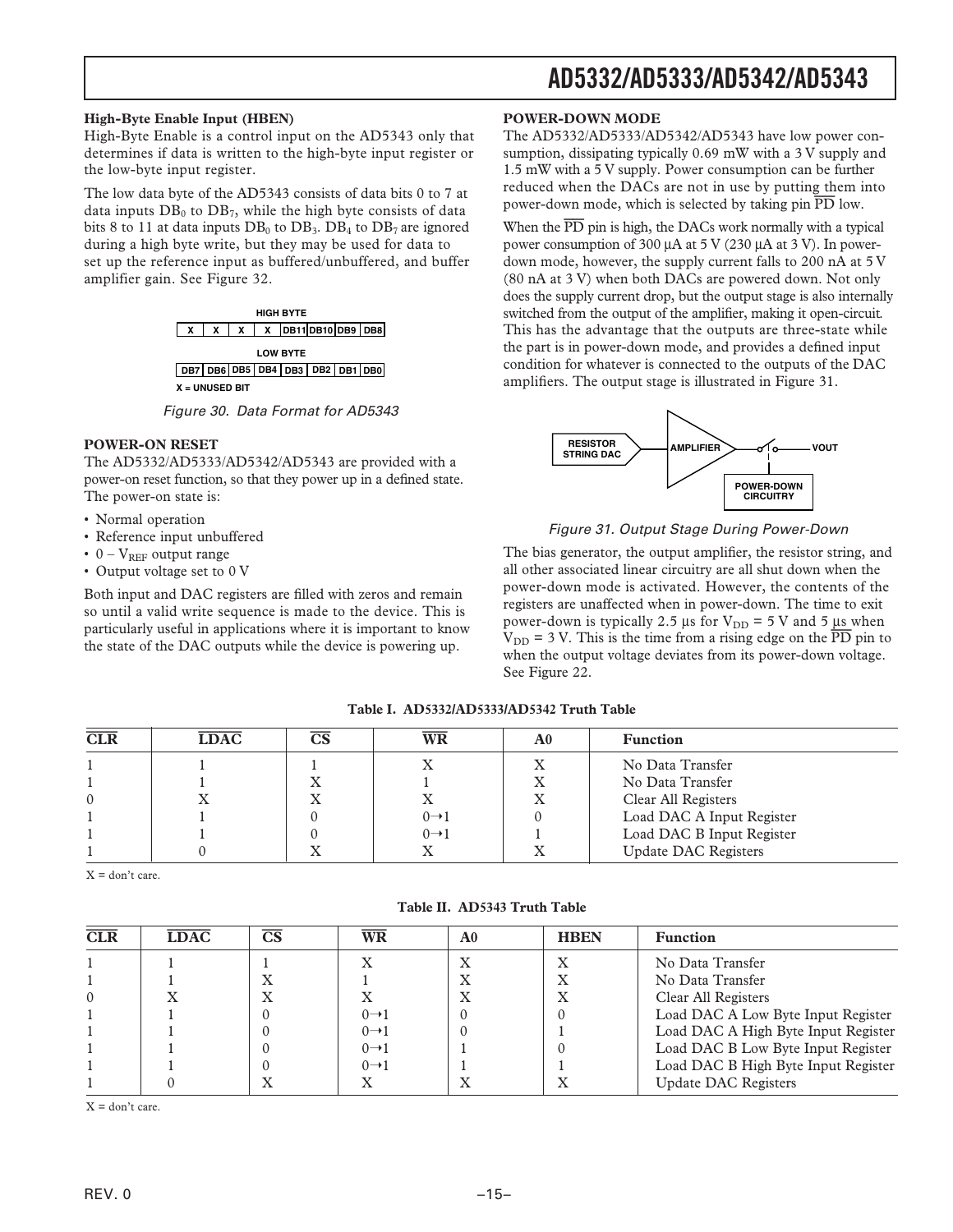#### **SUGGESTED DATABUS FORMATS**

In most applications GAIN and BUF are hard-wired. However, if more flexibility is required, they can be included in a databus. This enables you to software program GAIN, giving the option of doubling the resolution in the lower half of the DAC range. In a bused system GAIN and BUF may be treated as data inputs since they are written to the device during a write operation and take effect when *LDAC* is taken low. This means that the reference buffers and the output amplifier gain of multiple DAC devices can be controlled using common GAIN and BUF lines.

The AD5333 and AD5342 databuses must be at least 10, and 12 bits wide respectively, and are best suited to a 16-bit databus system.

Examples of data formats for putting GAIN and BUF on a 16 bit databus are shown in Figure 32. Note that any unused bits above the actual DAC data may be used for BUF and GAIN.

| AD5333 |  |  |  |  |                                                                    |  |  |  |  |  |  |  |  |  |  |
|--------|--|--|--|--|--------------------------------------------------------------------|--|--|--|--|--|--|--|--|--|--|
|        |  |  |  |  | $x   x   x$   x   buF GAIN DB9 DB8 DB7 DB6 DB5 DB4 DB3 DB2 DB1 DB0 |  |  |  |  |  |  |  |  |  |  |
| AD5342 |  |  |  |  |                                                                    |  |  |  |  |  |  |  |  |  |  |

**X X GAIN DB9 DB8 DB7 DB6 DB5 DB4 DB3 DB2 DB1 DB0 BUF DB11 DB10 X = UNUSED BIT**

Figure 32. GAIN and BUF Data on a 16-Bit Bus

#### **APPLICATIONS INFORMATION**

#### **Typical Application Circuits**

The AD5332/AD5333/AD5342/AD5343 can be used with a wide range of reference voltages, especially if the reference inputs are configured to be unbuffered, in which case the devices offer full, one-quadrant multiplying capability over a reference range of 0.25 V to  $V_{DD}$ . More typically, these devices may be used with a fixed, precision reference voltage. Figure 33 shows a typical setup for the devices when using an external reference connected to the unbuffered reference inputs. If the reference inputs are unbuffered, the reference input range is from  $0.25$  V to  $V_{DD}$ , but if the on-chip reference buffers are used, the reference range is reduced. Suitable references for 5 V operation are the AD780 and REF192. For 2.5 V operation, a suitable external reference would be the AD589, a 1.23 V bandgap reference.



\*ONLY ONE CHANNEL OF V<sub>REF</sub> AND V<sub>OUT</sub> SHOWN

Figure 33. AD5332/AD5333/AD5342/AD5343 Using External Reference

#### **Driving V<sub>DD</sub> from the Reference Voltage**

If an output range of zero to  $V_{DD}$  is required when the reference inputs are configured as unbuffered, the simplest solution is to connect the reference inputs to  $V_{DD}$ . As this supply may not be very accurate, and may be noisy, the devices may be powered from the reference voltage, for example using a 5 V reference such as the ADM663 or ADM666, as shown in Figure 34.



Figure 34. Using an ADM663/ADM666 as Power and Reference to AD5332/AD5333/AD5342/AD5343

#### **Bipolar Operation Using the AD5332/AD5333/AD5342/AD5343**

The AD5332/AD5333/AD5342/AD5343 have been designed for single supply operation, but bipolar operation is achievable using the circuit shown in Figure 35. The circuit shown has been configured to achieve an output voltage range of  $-5$  V < V<sub>0</sub> < +5 V. Rail-to-rail operation at the amplifier output is achievable using an AD820 or OP295 as the output amplifier.

The output voltage for any input code can be calculated as follows:

$$
V_O = [(1 + R4/R3) \times (R2/(R1 + R2) \times (2 \times V_{REF} \times D/2^N)] - R4 \times V_{REF}/R3
$$
 where:

*D* is the decimal equivalent of the code loaded to the DAC, *N* is DAC resolution and  $V_{REF}$  is the reference voltage input.

With:

$$
V_{REF} = 2.5 V
$$
  
R1 = R3 = 10 kΩ  
R2 = R4 = 20 kΩ and V<sub>DD</sub> = 5 V.  
V<sub>OUT</sub> = (10 × D/2<sup>N</sup>) – 5



**\*ONLY ONE CHANNEL OF VREF AND VOUT SHOWN**

Figure 35. Bipolar Operation using the AD5332/AD5333/ AD5342/AD5343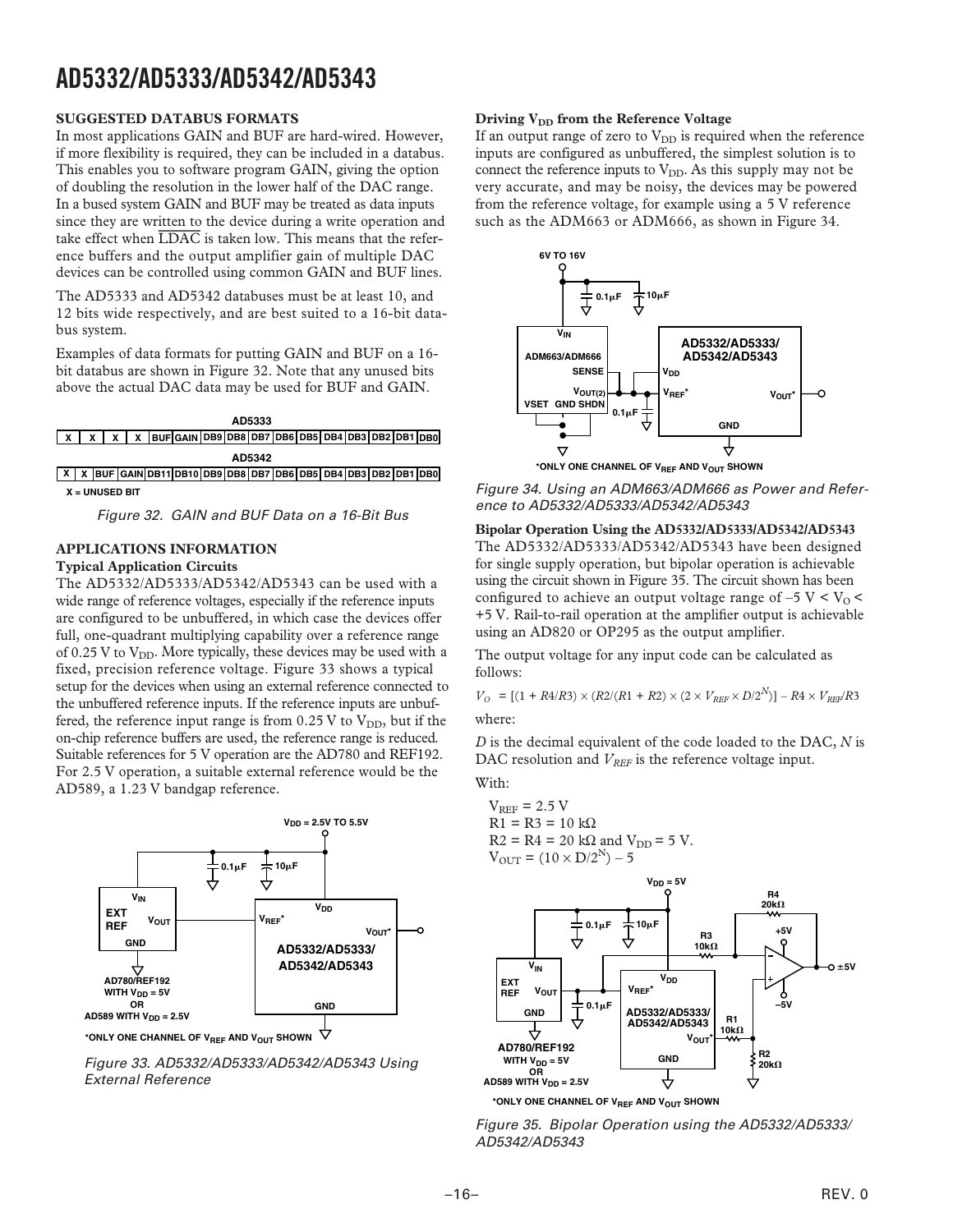#### **Decoding Multiple AD5332/AD5333/AD5342/AD5343**

The *CS* pin on these devices can be used in applications to decode a number of DACs. In this application, all DACs in the system receive the same data and *WR* pulses, but only the *CS* to one of the DACs will be active at any one time, so data will only be written to the DAC whose  $\overline{CS}$  is low. If multiple AD5343s are being used, a common HBEN line will also be required to determine if the data is written to the high-byte or low-byte register of the selected DAC.

The 74HC139 is used as a 2- to 4-line decoder to address any of the DACs in the system. To prevent timing errors from occurring, the enable input should be brought to its inactive state while the coded address inputs are changing state. Figure 36 shows a diagram of a typical setup for decoding multiple devices in a system. Once data has been written sequentially to all DACs in a system, all the DACs can be updated simultaneously using a common *LDAC* line. A common *CLR* line can also be used to reset all DAC outputs to zero.



Figure 36. Decoding Multiple DAC Devices

#### **AD5332/AD5333/AD5342/AD5343 as a Digitally Programmable Window Detector**

A digitally programmable upper/lower limit detector using the two DACs in the AD5332/AD5333/AD5342 is shown in Figure 37. The upper and lower limits for the test are loaded to DACs A and B which, in turn, set the limits on the CMP04. If a signal at the  $V_{IN}$  input is not within the programmed window, an LED will indicate the fail condition.

Note that the AD5343 has only a single reference input. If using the AD5332, AD5333, or AD5342, both reference inputs must be connected.



Figure 37. Programmable Window Detector

#### **Programmable Current Source**

Figure 38 shows the AD5332/AD5333/AD5342/AD5343 used as the control element of a programmable current source. In this example, the full-scale current is set to 1 mA. The output voltage from the DAC is applied across the current setting resistor of 4.7 k $\Omega$  in series with the 470  $\Omega$  adjustment potentiometer, which gives an adjustment of about  $\pm 5\%$ . Suitable transistors to place in the feedback loop of the amplifier include the BC107 and the 2N3904, which enable the current source to operate from a minimum  $V_{\text{SOLRCE}}$  of 6 V. The operating range is determined by the operating characteristics of the transistor. Suitable amplifiers include the AD820 and the OP295, both having railto-rail operation on their outputs. The current for any digital input code and resistor value can be calculated as follows:

$$
I = G \times V_{REF} \times \frac{D}{(2^N \times R)} \; mA
$$

Where:

*G* is the gain of the buffer amplifier (1 or 2)

*D* is the digital equivalent of the digital input code

*N* is the DAC resolution (8, 10, or 12 bits)

*R* is the sum of the resistor plus adjustment potentiometer in  $k\Omega$ 



Figure 38. Programmable Current Source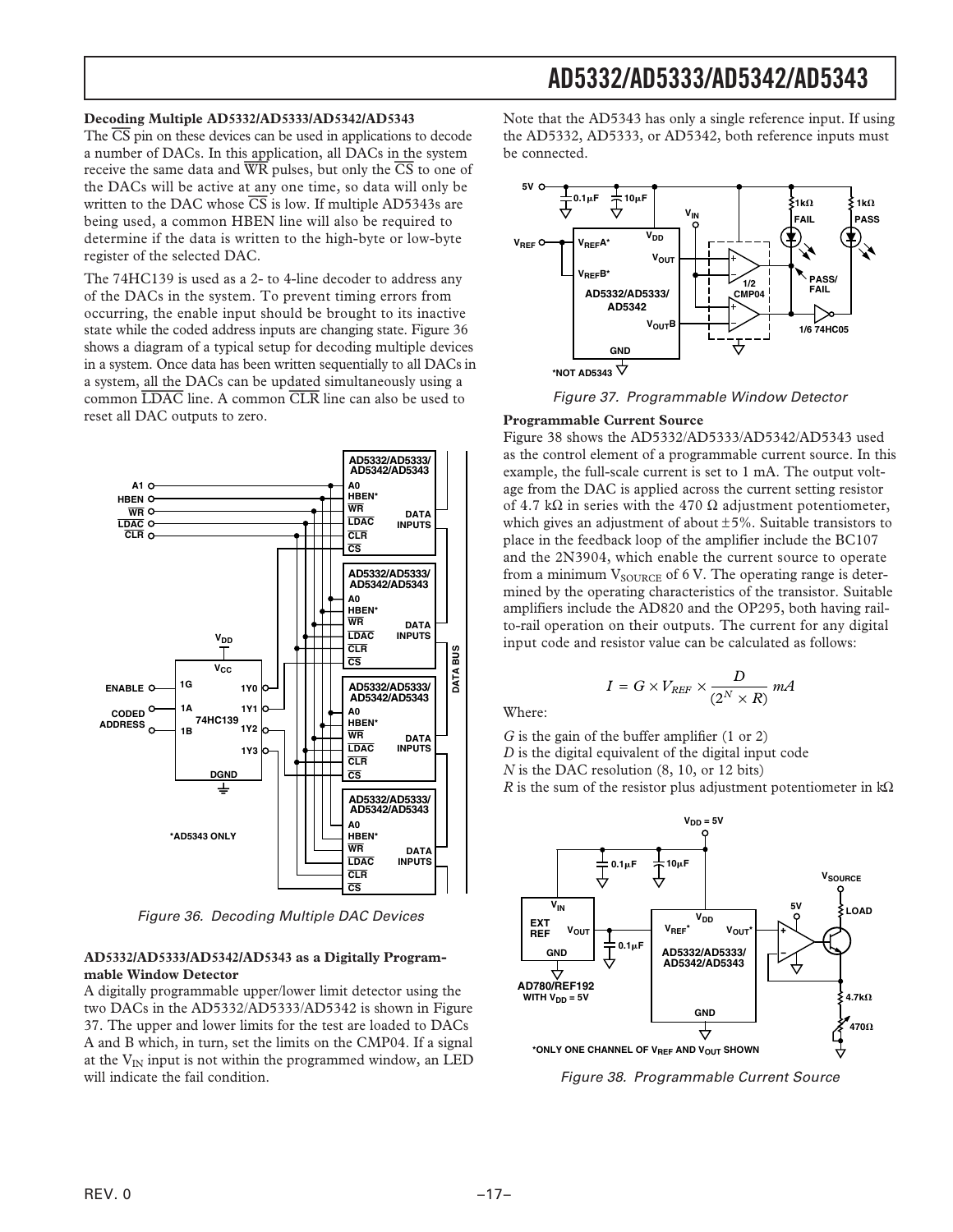#### **Coarse and Fine Adjustment Using the AD5332/AD5333/ AD5342/AD5343**

The DACs in the AD5332/AD5333/AD5342/AD5343 can be paired together to form a coarse and fine adjustment function, as shown in Figure 39. DAC A is used to provide the coarse adjustment while DAC B provides the fine adjustment. Varying the ratio of R1 and R2 will change the relative effect of the coarse and fine adjustments. With the resistor values shown the output amplifier has unity gain for the DAC A output, so the output range is  $0 \text{ V}$  to  $2.5 \text{ V}$  – 1 LSB. For DAC B the amplifier has a gain of  $7.6 \times 10^{-3}$ , giving DAC B a range equal to 2 LSBs of DAC A.

The circuit is shown with a 2.5 V reference, but reference voltages up to  $V_{DD}$  may be used. The op amps indicated will allow a rail-to-rail output swing.

Note that the AD5343 has only a single reference input. If using the AD5332, AD5333, or AD5342, both reference inputs must be connected.



Figure 39. Coarse and Fine Adjustment

#### **Power Supply Bypassing and Grounding**

In any circuit where accuracy is important, careful consideration of the power supply and ground return layout helps to ensure the rated performance. The printed circuit board on which the AD5332/AD5333/AD5342/AD5343 is mounted should be designed so that the analog and digital sections are separated, and confined to certain areas of the board. If the device is in a system where multiple devices require an AGND-to-DGND connection, the connection should be made at one point only. The star ground point should be established as closely as possible to the device. The AD5332/AD5333/AD5342/AD5343 should have ample supply bypassing of  $10 \mu$ F in parallel with  $0.1 \mu$ F on the supply located as close to the package as possible, ideally right up against the device. The 10 µF capacitors are the tantalum bead type. The 0.1 µF capacitor should have low Effective Series Resistance (ESR) and Effective Series Inductance (ESI), like the common ceramic types that provide a low impedance path to ground at high frequencies to handle transient currents due to internal logic switching.

The power supply lines of the device should use as large a trace as possible to provide low impedance paths and reduce the effects of glitches on the power supply line. Fast switching signals such as clocks should be shielded with digital ground to avoid radiating noise to other parts of the board, and should never be run near the reference inputs. Avoid crossover of digital and analog signals. Traces on opposite sides of the board should run at right angles to each other. This reduces the effects of feedthrough through the board. A microstrip technique is by far the best, but not always possible with a double-sided board. In this technique, the component side of the board is dedicated to ground plane while signal traces are placed on the solder side.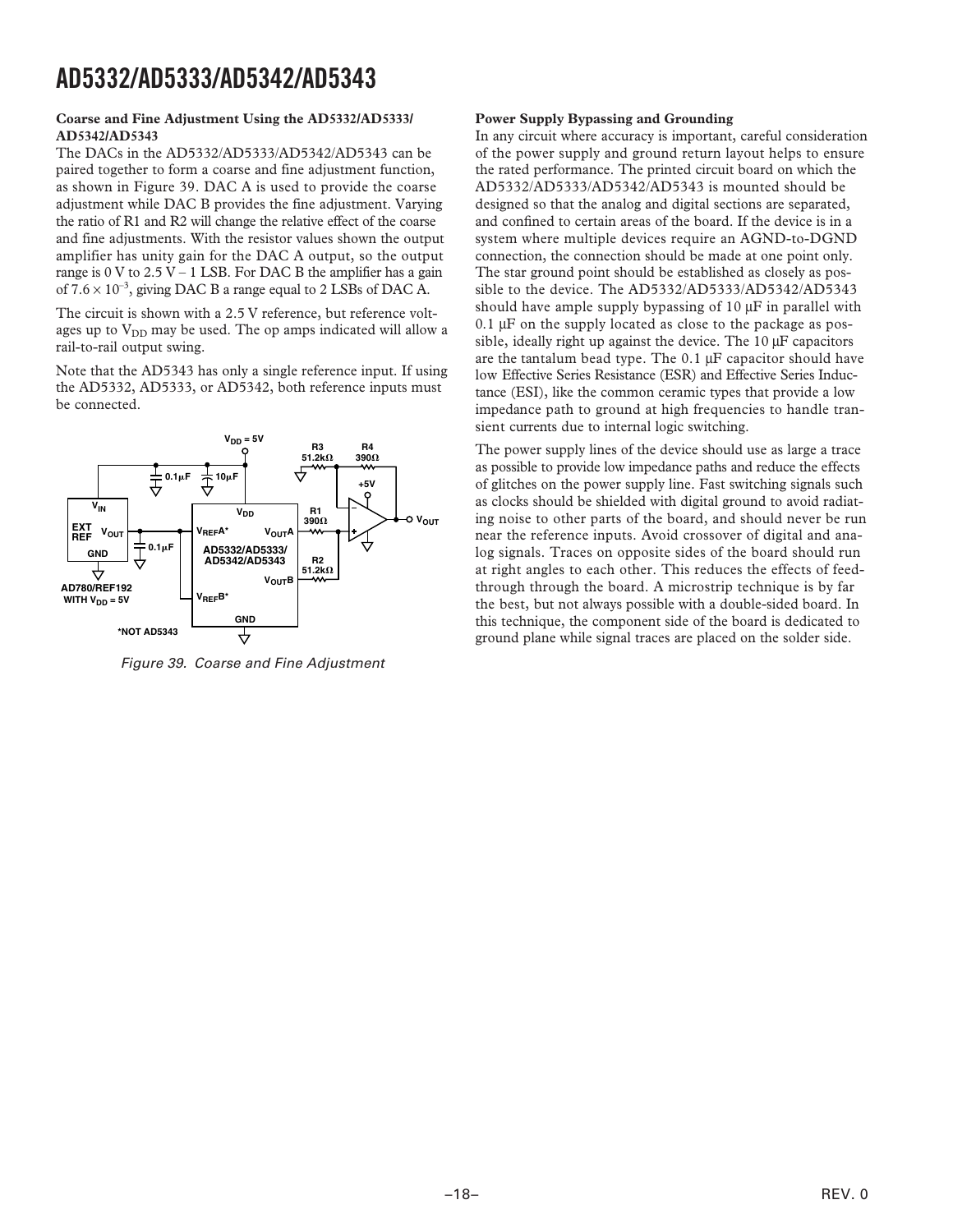| Part No.       | <b>Resolution</b> | <b>DNL</b> | $V_{REF}$ Pins | <b>Settling Time</b> |              | <b>Additional Pin Functions</b> | Package      | Pins |              |    |
|----------------|-------------------|------------|----------------|----------------------|--------------|---------------------------------|--------------|------|--------------|----|
| <b>SINGLES</b> |                   |            |                |                      | <b>BUF</b>   | <b>GAIN</b>                     | <b>HBEN</b>  | CLR  |              |    |
| AD5330         | 8                 | $\pm 0.25$ | 1              | $6 \mu s$            | $\checkmark$ |                                 |              | ✓    | <b>TSSOP</b> | 20 |
| AD5331         | 10                | $\pm 0.5$  |                | $7 \mu s$            |              |                                 |              |      | <b>TSSOP</b> | 20 |
| AD5340         | 12                | $\pm 1.0$  |                | $8 \mu s$            | ✓            |                                 |              |      | <b>TSSOP</b> | 24 |
| AD5341         | 12                | $\pm 1.0$  | 1              | $8 \mu s$            | $\checkmark$ |                                 | ✓            | ✓    | <b>TSSOP</b> | 20 |
| <b>DUALS</b>   |                   |            |                |                      |              |                                 |              |      |              |    |
| AD5332         | 8                 | $\pm 0.25$ | 2              | $6 \mu s$            |              |                                 |              |      | <b>TSSOP</b> | 20 |
| AD5333         | 10                | $\pm 0.5$  | $\overline{2}$ | $7 \mu s$            | √            |                                 |              |      | <b>TSSOP</b> | 24 |
| AD5342         | 12                | $\pm 1.0$  | 2              | $8 \mu s$            | √            |                                 |              |      | <b>TSSOP</b> | 28 |
| AD5343         | 12                | $\pm 1.0$  |                | $8 \mu s$            |              |                                 | ✓            | ✓    | <b>TSSOP</b> | 20 |
| <b>QUADS</b>   |                   |            |                |                      |              |                                 |              |      |              |    |
| AD5334         | 8                 | $\pm 0.25$ | $\overline{2}$ | $6 \mu s$            |              |                                 |              |      | <b>TSSOP</b> | 24 |
| AD5335         | 10                | $\pm 0.5$  | $\overline{2}$ | $7 \mu s$            |              |                                 | $\checkmark$ |      | <b>TSSOP</b> | 24 |
| AD5336         | 10                | $\pm 0.5$  | 4              | $7 \mu s$            |              |                                 |              |      | <b>TSSOP</b> | 28 |
| AD5344         | 12                | $\pm 1.0$  | 4              | $8 \mu s$            |              |                                 |              |      | <b>TSSOP</b> | 28 |

#### **Table III. Overview of AD53xx Parallel Devices**

|  |  |  | Table IV. Overview of AD53xx Serial Devices |
|--|--|--|---------------------------------------------|
|--|--|--|---------------------------------------------|

| Part No.                                   | <b>Resolution</b> | No. of DACS                       | <b>DNL</b>                  | Interface                       | <b>Settling Time</b>                | Package                             | Pins           |
|--------------------------------------------|-------------------|-----------------------------------|-----------------------------|---------------------------------|-------------------------------------|-------------------------------------|----------------|
| <b>SINGLES</b><br>AD5300                   | 8                 | 1                                 | ± 0.25                      | SPI                             | $4 \mu s$                           | SOT-23, MicroSOIC                   | 6, 8           |
| AD5310                                     | 10                | $\mathbf{1}$                      | $\pm 0.5$                   | <b>SPI</b>                      | $6 \mu s$                           | SOT-23, MicroSOIC                   | 6,8            |
| AD5320                                     | 12                | 1                                 | ±1.0                        | <b>SPI</b>                      | $8 \mu s$                           | SOT-23, MicroSOIC                   | 6, 8           |
| AD5301                                     | 8                 | 1                                 | ± 0.25                      | 2-Wire                          | $6 \mu s$                           | SOT-23, MicroSOIC                   | 6, 8           |
| AD5311                                     | 10                | $\mathbf{1}$                      | $\pm 0.5$                   | 2-Wire                          | $7 \mu s$                           | SOT-23, MicroSOIC                   | 6, 8           |
| AD5321                                     | 12                |                                   | ±1.0                        | 2-Wire                          | $8 \mu s$                           | SOT-23, MicroSOIC                   | 6, 8           |
| <b>DUALS</b>                               |                   |                                   |                             |                                 |                                     |                                     |                |
| AD5302                                     | 8                 | 2                                 | ± 0.25                      | SPI                             | $6 \mu s$                           | MicroSOIC                           | 8              |
| AD5312                                     | 10                | $\overline{c}$                    | ±0.5                        | SPI                             | $7 \mu s$                           | MicroSOIC                           | $\,8\,$        |
| AD5322                                     | 12                | $\overline{2}$                    | ±1.0                        | <b>SPI</b>                      | $8 \mu s$                           | MicroSOIC                           | 8              |
| AD5303                                     | 8                 | $\mathbf{2}$                      | ± 0.25                      | <b>SPI</b>                      | $6 \mu s$                           | <b>TSSOP</b>                        | 16             |
| AD5313                                     | 10                | $\mathbf{2}$                      | $\pm 0.5$                   | <b>SPI</b>                      | $7 \mu s$                           | <b>TSSOP</b>                        | 16             |
| AD5323                                     | 12                | $\overline{2}$                    | ±1.0                        | SPI                             | $8 \mu s$                           | <b>TSSOP</b>                        | 16             |
| <b>QUADS</b><br>AD5304<br>AD5314<br>AD5324 | 8<br>10<br>12     | $\overline{\mathbf{4}}$<br>4<br>4 | ± 0.25<br>$\pm 0.5$<br>±1.0 | <b>SPI</b><br><b>SPI</b><br>SPI | $6 \mu s$<br>$7 \mu s$<br>$8 \mu s$ | MicroSOIC<br>MicroSOIC<br>MicroSOIC | 10<br>10<br>10 |
| AD5305                                     | 8                 | 4                                 | ± 0.25                      | 2-Wire                          | $6 \mu s$                           | MicroSOIC                           | $10\,$         |
| AD5315                                     | 10                | 4                                 | $\pm 0.5$                   | 2-Wire                          | $7 \mu s$                           | MicroSOIC                           | 10             |
| AD5325                                     | 12                | 4                                 | ±1.0                        | 2-Wire                          | $8 \mu s$                           | MicroSOIC                           | $10\,$         |
| AD5306                                     | 8                 | 4                                 | ± 0.25                      | 2-Wire                          | $6 \mu s$                           | <b>TSSOP</b>                        | 16             |
| AD5316                                     | 10                | 4                                 | $\pm 0.5$                   | 2-Wire                          | $7 \mu s$                           | <b>TSSOP</b>                        | 16             |
| AD5326                                     | 12                | 4                                 | ±1.0                        | 2-Wire                          | $8 \mu s$                           | <b>TSSOP</b>                        | 16             |
| AD5307                                     | 8                 | 4                                 | ± 0.25                      | <b>SPI</b>                      | $6 \mu s$                           | <b>TSSOP</b>                        | 16             |
| AD5317                                     | 10                | $\overline{\mathbf{4}}$           | $\pm 0.5$                   | <b>SPI</b>                      | $7 \mu s$                           | <b>TSSOP</b>                        | 16             |
| AD5327                                     | 12                | 4                                 | ±1.0                        | <b>SPI</b>                      | $8 \mu s$                           | <b>TSSOP</b>                        | 16             |

Visit our web-page at http://www.analog.com/support/standard\_linear/selection\_guides/AD53xx.html